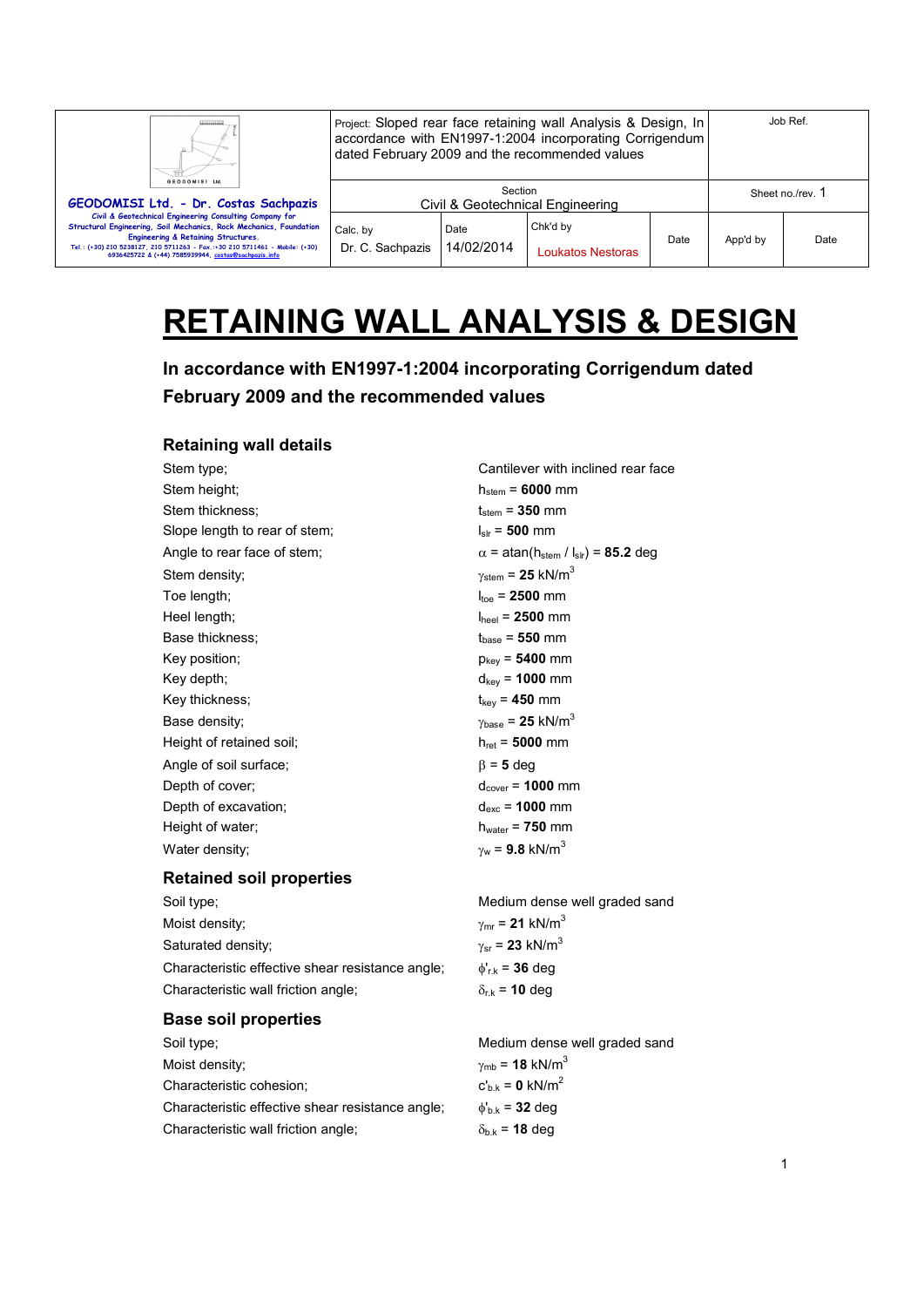| GEODOMISI Ltd.                                                                                                                                                                                                                                                                                              | Project: Sloped rear face retaining wall Analysis & Design, In<br>accordance with EN1997-1:2004 incorporating Corrigendum<br>dated February 2009 and the recommended values |                    |                               | Job Ref. |                  |      |
|-------------------------------------------------------------------------------------------------------------------------------------------------------------------------------------------------------------------------------------------------------------------------------------------------------------|-----------------------------------------------------------------------------------------------------------------------------------------------------------------------------|--------------------|-------------------------------|----------|------------------|------|
| GEODOMISI Ltd. - Dr. Costas Sachpazis                                                                                                                                                                                                                                                                       | Section<br>Civil & Geotechnical Engineering                                                                                                                                 |                    |                               |          | Sheet no./rev. 1 |      |
| Civil & Geotechnical Engineering Consulting Company for<br>Structural Engineering, Soil Mechanics, Rock Mechanics, Foundation<br>Engineering & Retaining Structures.<br>Tel.: (+30) 210 5238127, 210 5711263 - Fax.:+30 210 5711461 - Mobile: (+30)<br>6936425722 & (+44) 7585939944, costas@sachpazis.info | Calc. by<br>Dr. C. Sachpazis                                                                                                                                                | Date<br>14/02/2014 | Chk'd by<br>Loukatos Nestoras | Date     | App'd by         | Date |

Characteristic base friction angle;  $\delta_{bb \, k} = 30 \text{ deg}$ 

# **Loading details**

Permanent surcharge load;  $\text{Surcharge}_G = 2 \text{ kN/m}^2$ Variable surcharge load;  $V = 5$  Surcharge $Q = 10$  kN/m<sup>2</sup>



# **Calculate retaining wall geometry**

Base length;  $l_{base} = l_{toe} + t_{stem} + l_{slr} + l_{heel} = 5850$  mm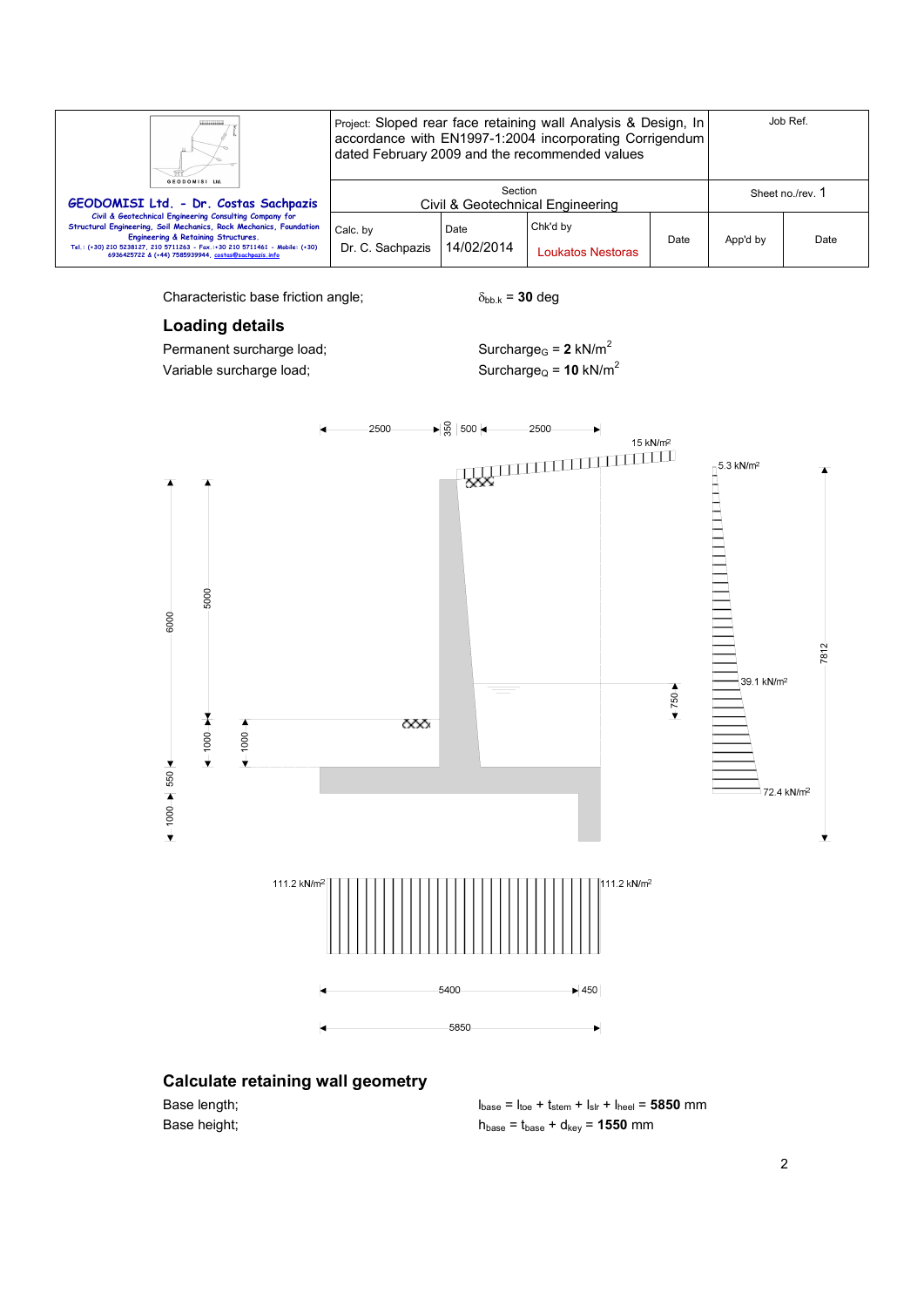

Project: Sloped rear face retaining wall Analysis & Design, In accordance with EN1997-1:2004 incorporating Corrigendum dated February 2009 and the recommended values

| GEODOMISI Ltd.                                                                                                                                                                                                                                                                                                     |                                             |                    |                                      |      |                  |      |
|--------------------------------------------------------------------------------------------------------------------------------------------------------------------------------------------------------------------------------------------------------------------------------------------------------------------|---------------------------------------------|--------------------|--------------------------------------|------|------------------|------|
| GEODOMISI Ltd. - Dr. Costas Sachpazis                                                                                                                                                                                                                                                                              | Section<br>Civil & Geotechnical Engineering |                    |                                      |      | Sheet no./rev. 1 |      |
| Civil & Geotechnical Engineering Consulting Company for<br><b>Structural Engineering, Soil Mechanics, Rock Mechanics, Foundation</b><br>Engineering & Retaining Structures.<br>Tel.: (+30) 210 5238127, 210 5711263 - Fax.:+30 210 5711461 - Mobile: (+30)<br>6936425722 & (+44) 7585939944, costas@sachpazis.info | Calc. by<br>Dr. C. Sachpazis                | Date<br>14/02/2014 | Chk'd by<br><b>Loukatos Nestoras</b> | Date | App'd by         | Date |

- 
- 
- Distance to horizontal component;  $x_{\text{sur } h} = h_{\text{eff}} / 2 d_{\text{key}} = 2906$  mm
- 
- 
- 

- Distance to vertical component;

- Distance to vertical component;

- Distance to horizontal component above key;  $x_{sat-h,a} = (h_{sat} + t_{base}) / 3 = 767$  mm

- Distance to vertical component;

- Distance to horizontal component above key;  $x_{water h a} = (h_{sat} + t_{base}) / 3 = 767$  mm

Saturated soil height; hsat = h<sub>water</sub> + d<sub>cover</sub> = **1750** mm Moist soil height; https://www.hmoist = h<sub>ret</sub> - h<sub>water</sub> = **4250** mm Length of surcharge load;  $l_{\text{sur}} = (l_{\text{heel}} + l_{\text{slr}} \times h_{\text{sol}} / h_{\text{stem}}) = 3000 \text{ mm}$ - Distance to vertical component;  $x_{\text{sur v}} = I_{\text{base}} - (I_{\text{heel}} + I_{\text{sr}} \times I_{\text{soil}} / I_{\text{stem}}) / 2 = 4350 \text{ mm}$ Effective height of wall; here the heaven + h<sub>eff</sub> = h<sub>base</sub> + d<sub>cover</sub> + h<sub>ret</sub> + l<sub>sur</sub> × tan( $\beta$ ) = **7812** mm - Distance to horizontal component above key;  $x_{sur_h} = (h_{eff} - d_{key}) / 2 = 3406$  mm Area of wall stem;  $A_{\text{stem}} = h_{\text{stem}} \times (t_{\text{stem}} + l_{\text{slr}} / 2) = 3.6 \text{ m}^2$ - Distance to vertical component:  $x_{\text{stem}} = (h_{\text{stem}} \times (h_{\text{ref}} + h_{\text{stem}} / 2) + h_{\text{stem}} \times (h_{\text{ref}} / 2 \times h_{\text{ref}} / 2 \times h_{\text{ref}} / 2 \times h_{\text{ref}} / 2 \times h_{\text{ref}} / 2 \times h_{\text{ref}} / 2 \times h_{\text{ref}} / 2 \times h_{\text{ref}} / 2 \times h_{\text{ref}} / 2 \times h_{\text{ref}} / 2 \times h_{\text{ref}} / 2 \times h_{\text{$ (ltoe + tstem + lslr / 3)) / Astem = **2817** mm Area of wall base;  $A_{\text{base}} = I_{\text{base}} \times I_{\text{base}} + d_{\text{key}} \times I_{\text{key}} = 3.668 \text{ m}^2$  $e^2 \times t_{\text{base}}$  / 2 +  $d_{\text{key}} \times t_{\text{key}} \times (p_{\text{key}} + t_{\text{key}}$  / 2)) / Abase = **3256** mm Area of saturated soil;  $A_{\text{sat}} = h_{\text{sat}} \times (h_{\text{neel}} + I_{\text{str}} \times h_{\text{sat}} / (2 \times h_{\text{stem}})) = 4.503 \text{ m}^2$  $^{2}/2 + I_{\text{slr}} \times h_{\text{sat}}^{2}/(2 \times h_{\text{stem}})$  $\times$  ( $I_{\text{heel}} + I_{\text{slr}} \times h_{\text{sat}} / (3 \times h_{\text{stem}})) / A_{\text{sat}} = 4563$  mm - Distance to horizontal component;  $x_{sat-h} = (h_{sat} + h_{base}) / 3 - d_{key} = 100$  mm Area of water;  $A_{\text{water}} = h_{\text{sat}} \times (l_{\text{heel}} + l_{\text{str}} \times h_{\text{sat}} / (2 \times h_{\text{stem}})) = 4.503$  $m<sup>2</sup>$  $2^{2}/2 + I_{\text{slr}} \times h_{\text{sat}}^{2}/(2 \times h_{\text{stem}})$  $\times$  (I<sub>heel</sub> + I<sub>slr</sub>  $\times$  h<sub>sat</sub> / (3  $\times$  h<sub>stem</sub>))) / A<sub>sat</sub> = **4563** mm - Distance to horizontal component;  $x_{water h} = (h_{sat} + h_{base}) / 3 - d_{key} = 100$  mm Area of moist soil;  $A_{\text{moist}} = (h_{\text{ret}} - h_{\text{water}}) \times (h_{\text{neel}} + I_{\text{slr}} \times (h_{\text{moist}} + 2 \times h_{\text{sat}}))$  $(2 \times h_{stem})$  + tan $(\beta) \times (h_{neel} + I_{slr} \times h_{soil} / h_{stem})^2 / 2 =$ **12.391**  $m^2$ - Distance to vertical component;  $x_{\text{moist}_y} = I_{\text{base}} - (h_{\text{moist}} \times (I_{\text{heel}} + I_{\text{slr}} \times I_{\text{sat}} / I_{\text{stem}})^2 / 2 +$  $I_{\text{slr}} \times h_{\text{moist}}^2$  / (2  $\times h_{\text{stem}}$ )  $\times$  (( $I_{\text{heel}} + I_{\text{slr}} \times h_{\text{sat}}$  /  $h_{\text{stem}}$ ) +  $I_{\text{slr}} \times h_{\text{moist}}$  /  $(3 \times h_{\text{stem}})$ ) + tan $(\beta) \times (I_{\text{heel}} + I_{\text{slr}} \times h_{\text{soil}})$ hstem) 3 / 6) / Amoist = **4450** mm - Distance to horizontal component;  $x_{\text{moist } h} = ((h_{\text{eff}} - h_{\text{sat}} - h_{\text{base}}) \times (t_{\text{base}} + h_{\text{sat}} + (h_{\text{eff}} - h_{\text{sat}}))$  $-h_{\text{base}}$ ) / 3) / 2 + (hsat + hbase)  $\times$  ((hsat + hbase)/2 - $(d_{key})$ ) / ( $h_{sat} + h_{base} + (h_{eff} - h_{sat} - h_{base})$  / 2) = **1931** mm - Distance to horizontal component above key;  $x_{\text{moist }h} = ((h_{\text{eff }} - h_{\text{sat }} - h_{\text{base}}) \times (t_{\text{base }} + h_{\text{sat }} + (h_{\text{eff }} - h_{\text{base}}))$  $h_{\text{sat}} - h_{\text{base}}$ ) / 3) / 2 +  $(h_{\text{sat}} + t_{\text{base}})^2/2$ ) /  $(h_{\text{sat}} + t_{\text{base}} +$ (heff - hsat - hbase) / 2) = **2464** mm

Area of base soil;  $A_{\text{pass}} = d_{\text{cover}} \times I_{\text{top}} = 2.5 \text{ m}^2$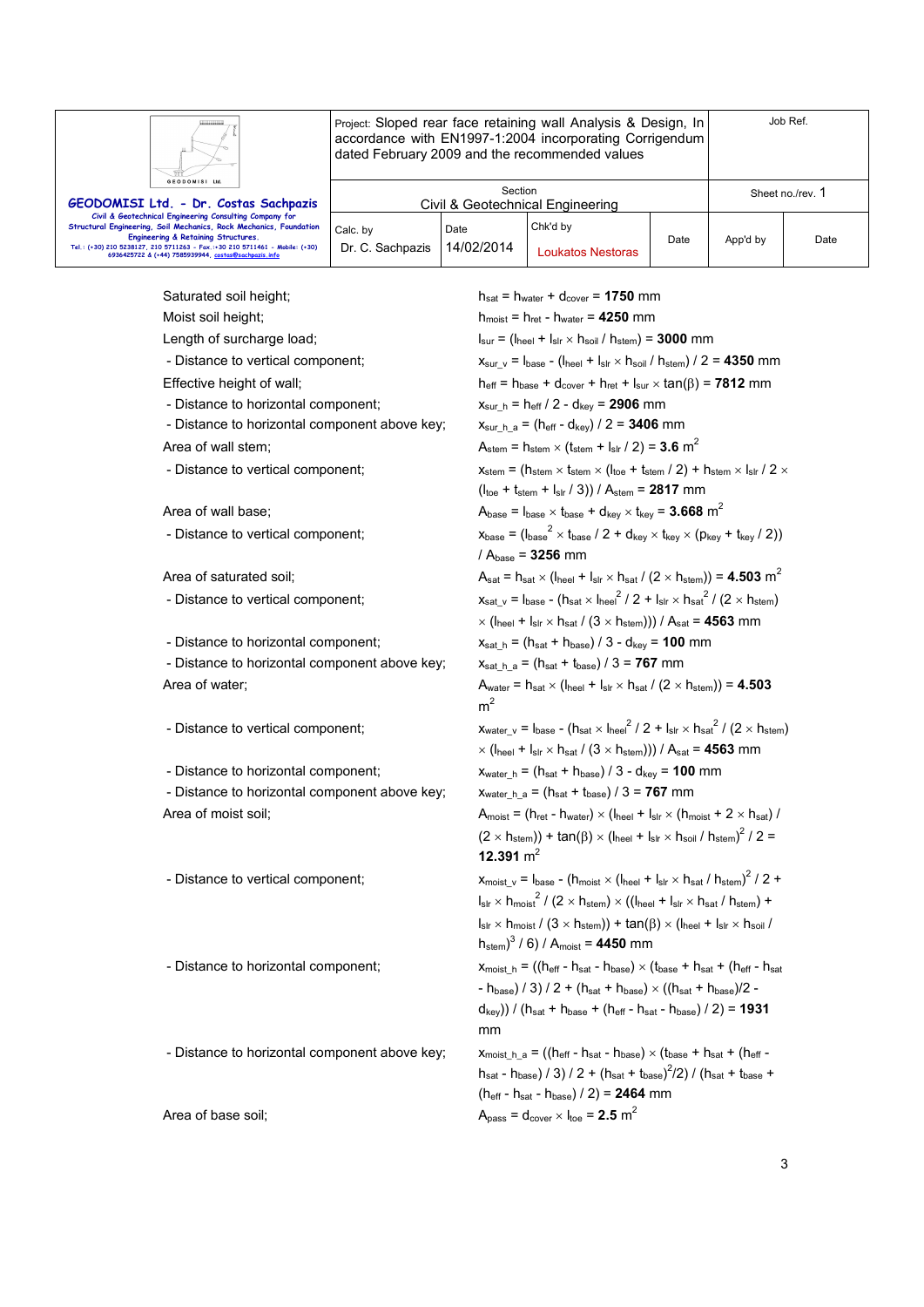| GEODOMISI Ltd. |  |
|----------------|--|

Project: Sloped rear face retaining wall Analysis & Design, In accordance with EN1997-1:2004 incorporating Corrigendum dated February 2009 and the recommended values

| <b>Grand</b>                                                                                                                                                                                                                                                                                                |                              |                    |                                  |      |          |                  |
|-------------------------------------------------------------------------------------------------------------------------------------------------------------------------------------------------------------------------------------------------------------------------------------------------------------|------------------------------|--------------------|----------------------------------|------|----------|------------------|
| GEODOMISI Ltd.                                                                                                                                                                                                                                                                                              |                              | Section            |                                  |      |          | Sheet no./rev. 1 |
| GEODOMISI Ltd. - Dr. Costas Sachpazis                                                                                                                                                                                                                                                                       |                              |                    | Civil & Geotechnical Engineering |      |          |                  |
| Civil & Geotechnical Engineering Consulting Company for<br>Structural Engineering, Soil Mechanics, Rock Mechanics, Foundation<br>Engineering & Retaining Structures.<br>Tel.: (+30) 210 5238127, 210 5711263 - Fax.:+30 210 5711461 - Mobile: (+30)<br>6936425722 & (+44) 7585939944, costas@sachpazis.info | Calc. by<br>Dr. C. Sachpazis | Date<br>14/02/2014 | Chk'd by<br>Loukatos Nestoras    | Date | App'd by | Date             |

- Distance to vertical component;  $x_{pass_v} = I_{base} - (d_{cover} \times I_{toe} \times (I_{base} - I_{toe} / 2)) / A_{pass} =$ 

|                                                                 | 1250 mm                                                                                                                              |
|-----------------------------------------------------------------|--------------------------------------------------------------------------------------------------------------------------------------|
| - Distance to horizontal component;                             | $x_{pass_h} = (d_{cover} + h_{base}) / 3 - d_{key} = -150$ mm                                                                        |
| Partial factors on actions - Table A.3 - Combination 1          |                                                                                                                                      |
| Permanent unfavourable action;                                  | $\gamma$ <sub>G</sub> = 1.35                                                                                                         |
| Permanent favourable action;                                    | $\gamma_{\text{Gf}} = 1.00$                                                                                                          |
| Variable unfavourable action;                                   | $\gamma_{\rm Q}$ = 1.50                                                                                                              |
| Variable favourable action;                                     | $\gamma_{Qf} = 0.00$                                                                                                                 |
| Partial factors for soil parameters - Table A.4 - Combination 1 |                                                                                                                                      |
| Angle of shearing resistance;                                   | $\gamma_{\phi} = 1.00$                                                                                                               |
| Effective cohesion;                                             | $\gamma_{c'} = 1.00$                                                                                                                 |
| Weight density;                                                 | $\gamma_{\nu}$ = 1.00                                                                                                                |
| <b>Retained soil properties</b>                                 |                                                                                                                                      |
| Design effective shear resistance angle;                        | $\phi'_{r.d}$ = atan(tan( $\phi'_{r.k}$ ) / $\gamma_{\phi'}$ ) = 36 deg                                                              |
| Design wall friction angle;                                     | $\delta_{r.d}$ = atan(tan( $\delta_{r.k}$ ) / $\gamma_{\phi}$ ) = 10 deg                                                             |
| <b>Base soil properties</b>                                     |                                                                                                                                      |
| Design effective shear resistance angle;                        | $\phi_{\rm b.d}$ = atan(tan( $\phi_{\rm b.k}$ ) / $\gamma_{\phi}$ ) = 32 deg                                                         |
| Design wall friction angle;                                     | $\delta_{b.d}$ = atan(tan( $\delta_{b.k}$ ) / $\gamma_{\phi}$ ) = 18 deg                                                             |
| Design base friction angle;                                     | $\delta_{\text{bb.d}}$ = atan(tan( $\delta_{\text{bb.k}}$ ) / $\gamma_\phi$ ) = 30 deg                                               |
| Design effective cohesion;                                      | $c'_{b,d} = c'_{b,k} / \gamma_{c'} = 0$ kN/m <sup>2</sup>                                                                            |
| <b>Using Coulomb theory</b>                                     |                                                                                                                                      |
| Active pressure coefficient;                                    | $K_A = \sin(\alpha + \phi'_{\text{rd}})^2 / (\sin(\alpha)^2 \times \sin(\alpha - \delta_{\text{rd}}) \times [1 +$                    |
|                                                                 | $\sqrt{\sin(\phi_{r,d} + \delta_{r,d})} \times \sin(\phi_{r,d} - \beta) / (\sin(\alpha - \delta_{r,d}) \times \sin(\alpha + \beta))$ |
|                                                                 | $(\beta))$ ]] <sup>2</sup> ) = <b>0.290</b>                                                                                          |
| Passive pressure coefficient;                                   | $K_P = \sin(90 - \phi_{b,d})^2 / (\sin(90 + \delta_{b,d}) \times [1 - \sqrt{\sin(\phi_{b,d} + \phi_{b,d})}]$                         |
|                                                                 | $(\delta_{b,d}) \times \sin(\phi_{b,d}) / (\sin(90 + \delta_{b,d}))]]^2$ = 6.292                                                     |
| <b>Sliding check</b>                                            |                                                                                                                                      |
|                                                                 |                                                                                                                                      |

**Vertical forces on wall**  Wall stem;  $V = V_{\text{Stem}} = \gamma_{\text{Gf}} \times A_{\text{stem}} \times \gamma_{\text{stem}} = 90 \text{ kN/m}$ Wall base;  $F_{\text{base}} = \gamma_{\text{Gf}} \times A_{\text{base}} \times \gamma_{\text{base}} = 91.7 \text{ kN/m}$ Saturated retained soil;  $F_{sat_v} = \gamma_{Gf} \times A_{sat} \times (\gamma_{sr} - \gamma_w) =$  **59.4** kN/m Water;  $\mathsf{F}_{\text{water v}} = \gamma_{\text{Gf}} \times \mathsf{A}_{\text{water}} \times \gamma_{\text{w}} = 44.2 \text{ kN/m}$ Moist retained soil;  $F_{\text{moist } v} = \gamma_{\text{Gf}} \times A_{\text{moist}} \times \gamma_{\text{mr}} = 260.2 \text{ kN/m}$ Total;  $F_{total\_v} = F_{stem} + F_{base} + F_{sat\_v} + F_{moist\_v} + F_{water\_v} =$ **545.5** kN/m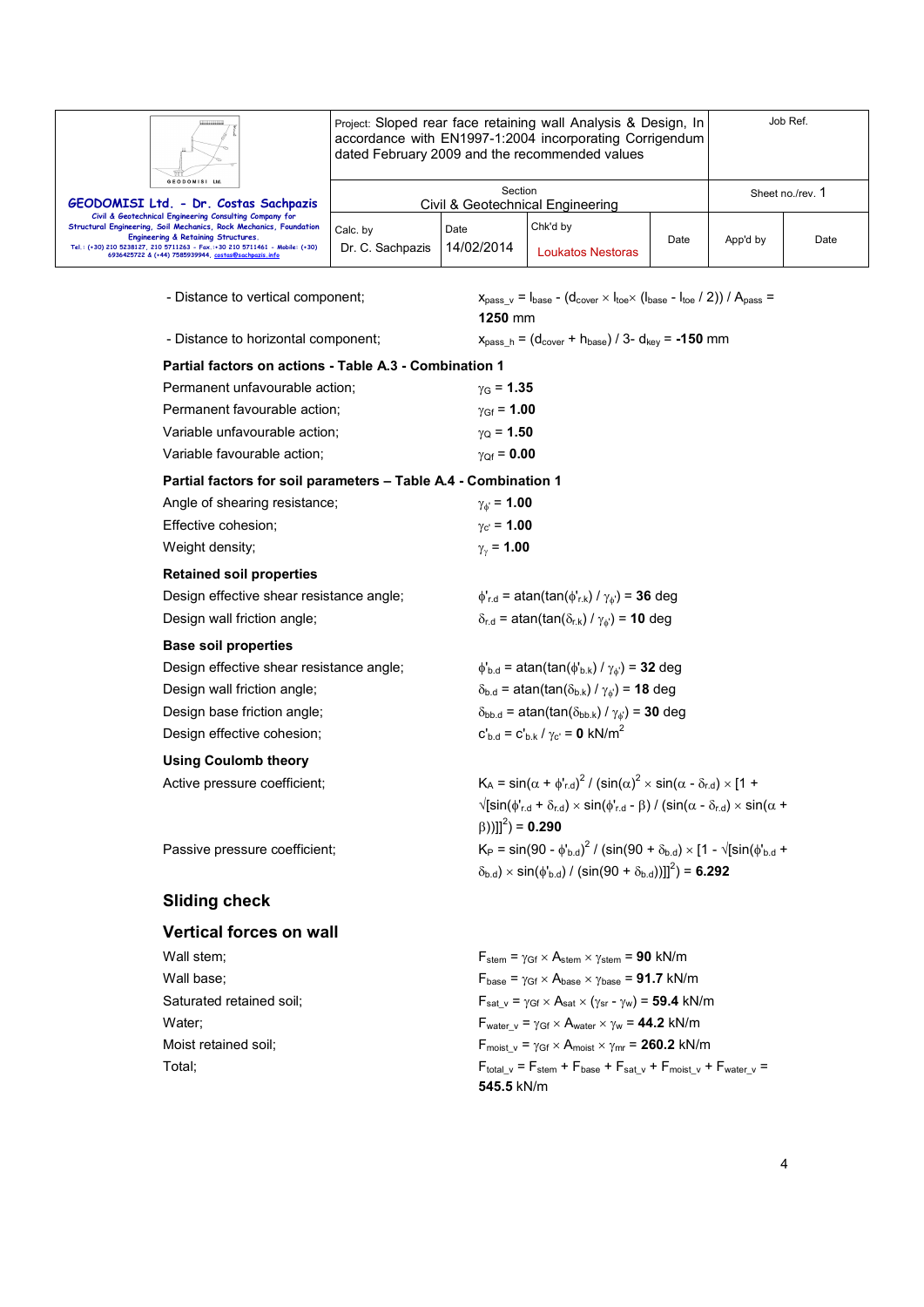| Ш<br>GEODOMISI Ltd.                                                                                                                                                                                                                                                                                         | Project: Sloped rear face retaining wall Analysis & Design, In<br>accordance with EN1997-1:2004 incorporating Corrigendum<br>dated February 2009 and the recommended values |                    |                               | Job Ref. |                  |      |
|-------------------------------------------------------------------------------------------------------------------------------------------------------------------------------------------------------------------------------------------------------------------------------------------------------------|-----------------------------------------------------------------------------------------------------------------------------------------------------------------------------|--------------------|-------------------------------|----------|------------------|------|
| GEODOMISI Ltd. - Dr. Costas Sachpazis                                                                                                                                                                                                                                                                       | Section<br>Civil & Geotechnical Engineering                                                                                                                                 |                    |                               |          | Sheet no./rev. 1 |      |
| Civil & Geotechnical Engineering Consulting Company for<br>Structural Engineering, Soil Mechanics, Rock Mechanics, Foundation<br>Engineering & Retaining Structures.<br>Tel.: (+30) 210 5238127, 210 5711263 - Fax.:+30 210 5711461 - Mobile: (+30)<br>6936425722 & (+44) 7585939944, costas@sachpazis.info | Calc. by<br>Dr. C. Sachpazis                                                                                                                                                | Date<br>14/02/2014 | Chk'd by<br>Loukatos Nestoras | Date     | App'd by         | Date |

# **Horizontal forces on wall**

Surcharge load; F<sub>sur\_h</sub> = K<sub>A</sub> × cos( $\delta_{r.d}$  + (90 -  $\alpha$ )) × ( $\gamma$ <sub>G</sub> × Surcharge<sub>G</sub>

Saturated retained soil; Fsat h =  $\gamma_G \times K_A \times \cos(\delta_{rd} + (90 - \alpha)) \times (\gamma_{sr} - \gamma_w) \times$ 

Water;  $\mathsf{F}_{\mathsf{water\_h}} = \gamma_{\mathsf{G}} \times \gamma_{\mathsf{w}} \times (\mathsf{h}_{\mathsf{water}} + \mathsf{d}_{\mathsf{cover}} + \mathsf{h}_{\mathsf{base}})^2 / 2 = 72.1$ 

Moist retained soil; Fmoist h =  $\gamma$ G × KA × cos( $\delta_{rd}$  + (90 - α)) ×  $\gamma_{mr}$  × ((heff -

Total;  $F_{total_h} = F_{sat_h} + F_{most_h} + F_{water_h} + F_{sur_h} = 337.8$ 

# **Check stability against sliding**

| Base soil resistance;  | $F_{\text{exc h}} = \gamma_{\text{Gf}} \times K_{\text{P}} \times \cos(\delta_{\text{b.d}}) \times \gamma_{\text{mb}} \times (h_{\text{pass}} + h_{\text{base}})^2 / 2$ |
|------------------------|-------------------------------------------------------------------------------------------------------------------------------------------------------------------------|
| $= 129.4$ kN/m         |                                                                                                                                                                         |
| Base friction:         | $F_{\text{friction}} = F_{\text{total v}} \times \tan(\delta_{\text{bb.d}}) = 314.9 \text{ kN/m}$                                                                       |
| Resistance to sliding: | $F_{rest} = F_{exc h} + F_{friction} = 444.3$ kN/m                                                                                                                      |
| Factor of safety:      | $FoS_{sl} = F_{rest} / F_{total h} = 1.315$                                                                                                                             |

kN/m

kN/m

**199.6** kN/m

# **Overturning check**

#### **Vertical forces on wall**

# **Horizontal forces on wall**

*PASS - Resistance to sliding is greater than sliding force* 

 $+ \gamma_{\rm Q} \times$  Surcharge<sub>Q</sub>)  $\times$  h<sub>eff</sub> = **38.8** kN/m

 $h_{\text{sat}}$  -  $h_{\text{base}}$ )<sup>2</sup> / 2 + ( $h_{\text{eff}}$  -  $h_{\text{sat}}$  -  $h_{\text{base}}$ )  $\times$  ( $h_{\text{sat}}$  +  $h_{\text{base}}$ )) =

 $(h_{\text{sat}} + h_{\text{base}})^2$  / 2 = **27.2** kN/m

Wall stem;  $\mathsf{F}_{stem} = \gamma_{Gf} \times \mathsf{A}_{stem} \times \gamma_{stem} = 90 \text{ kN/m}$ Wall base;  $V_{\text{base}} = \gamma_{\text{Gf}} \times A_{\text{base}} \times \gamma_{\text{base}} = 91.7 \text{ kN/m}$ Saturated retained soil;  $F_{\text{sat v}} = \gamma_{\text{Gf}} \times A_{\text{sat}} \times (\gamma_{\text{sr}} - \gamma_w) = 59.4 \text{ kN/m}$ Water;  $W_{\text{water}} = \gamma_{\text{Gf}} \times A_{\text{water}} \times \gamma_w = 44.2 \text{ kN/m}$ Moist retained soil;  $F_{\text{moist } v} = \gamma_{\text{Gf}} \times A_{\text{moist}} \times \gamma_{\text{mr}} = 260.2 \text{ kN/m}$ Total; Total;  $F_{total} = F_{stem} + F_{base} + F_{sat} + F_{moist} + F_{water} =$ **545.5** kN/m

Surcharge load; Fsur h = K<sub>A</sub> × cos( $\delta_{r,d}$  + (90 -  $\alpha$ )) × ( $\gamma$ <sub>G</sub> × Surcharge<sub>G</sub>  $+ \gamma_Q \times$  Surcharge<sub>Q</sub>)  $\times$  (h<sub>eff</sub> - d<sub>key</sub>) = **33.9** kN/m Saturated retained soil;  $F_{sat h} = \gamma_G \times K_A \times \cos(\delta_{r.d} + (90 - \alpha)) \times (\gamma_{sr} - \gamma_w) \times$  $(h_{\text{sat}} + t_{\text{base}})^2 / 2 = 13.2 \text{ kN/m}$ Water;  $F_{\text{water\_h}} = \gamma_G \times \gamma_W \times (h_{\text{water}} + d_{\text{cover}} + t_{\text{base}})^2 / 2 = 35$ kN/m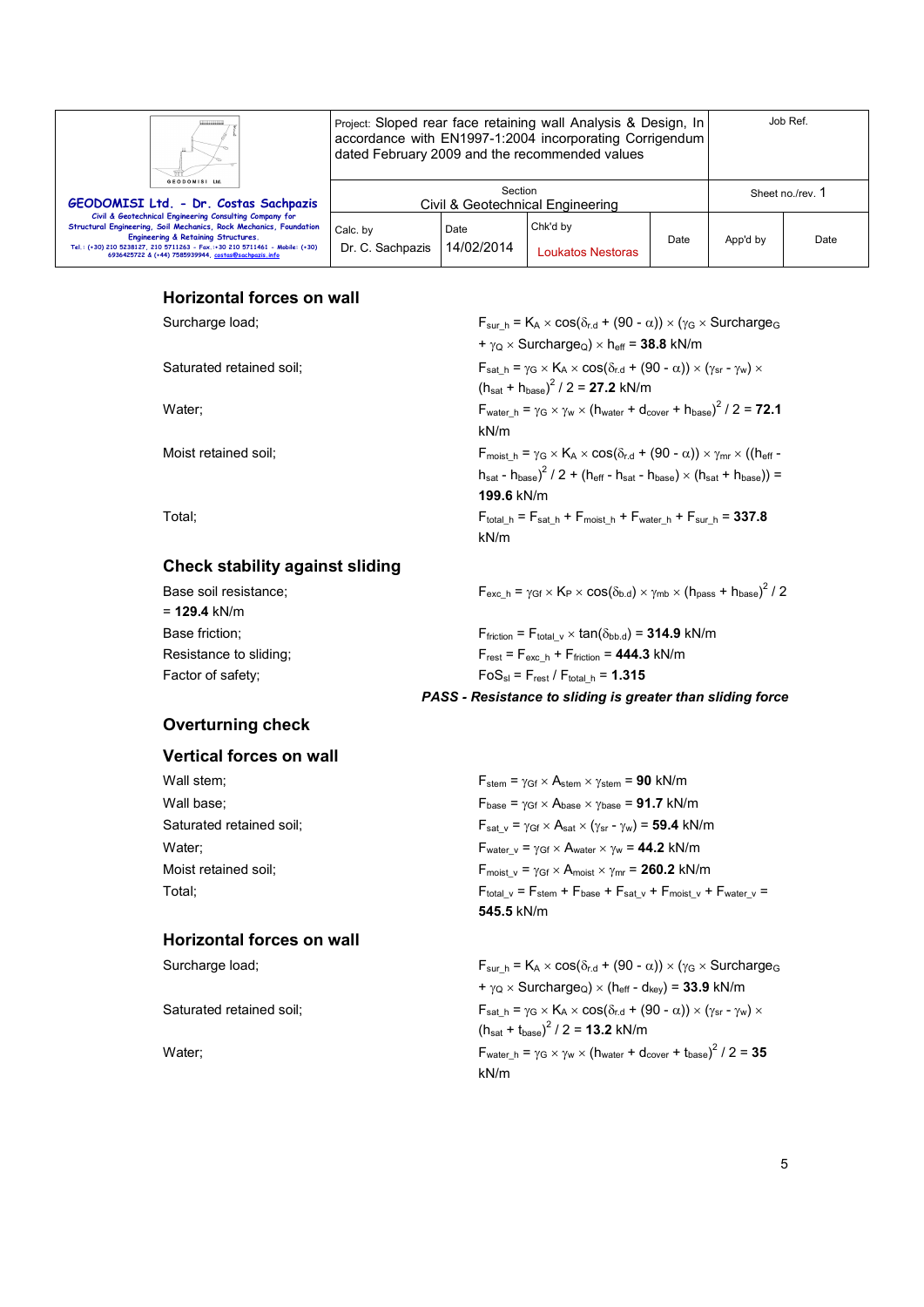|                                                                                                                                                                                                                                                                                                             | Project: Sloped rear face retaining wall Analysis & Design, In<br>accordance with EN1997-1:2004 incorporating Corrigendum<br>dated February 2009 and the recommended values |                    |                               |      | Job Ref.         |      |
|-------------------------------------------------------------------------------------------------------------------------------------------------------------------------------------------------------------------------------------------------------------------------------------------------------------|-----------------------------------------------------------------------------------------------------------------------------------------------------------------------------|--------------------|-------------------------------|------|------------------|------|
| GEODOMISI Ltd.<br>GEODOMISI Ltd. - Dr. Costas Sachpazis                                                                                                                                                                                                                                                     | Section<br>Civil & Geotechnical Engineering                                                                                                                                 |                    |                               |      | Sheet no./rev. 1 |      |
| Civil & Geotechnical Engineering Consulting Company for<br>Structural Engineering, Soil Mechanics, Rock Mechanics, Foundation<br>Engineering & Retaining Structures.<br>Tel.: (+30) 210 5238127, 210 5711263 - Fax.:+30 210 5711461 - Mobile: (+30)<br>6936425722 & (+44) 7585939944, costas@sachpazis.info | Calc. by<br>Dr. C. Sachpazis                                                                                                                                                | Date<br>14/02/2014 | Chk'd by<br>Loukatos Nestoras | Date | App'd by         | Date |

**163.7** kN/m

**116.4** kN/m

2 = **-129.4** kN/m

Moist retained soil;  $F_{\text{moist\_h}} = \gamma_G \times K_A \times \cos(\delta_{r.d} + (90 - \alpha)) \times \gamma_{mr} \times ((h_{eff} - h_{m,str}) \times h_{m,sc})$ 

Base soil;  $F_{\text{exc}_h} = -\gamma_{\text{Gf}} \times K_P \times \cos(\delta_{\text{b.d}}) \times \gamma_{\text{mb}} \times (h_{\text{pass}} + h_{\text{base}})^2 /$ 

Total;  $F_{total\_h} = F_{sat\_h} + F_{moist\_h} + F_{exc\_h} + F_{water\_h} + F_{sur\_h} =$ 

# **Overturning moments on wall**

| Surcharge load;          | $M_{\text{sur OT}} = F_{\text{sur h}} \times X_{\text{sur h a}} = 115.4 \text{ kNm/m}$       |
|--------------------------|----------------------------------------------------------------------------------------------|
| Saturated retained soil; | $M_{\text{sat OT}} = F_{\text{sat h}} \times x_{\text{sat h a}} = 10.1 \text{ kNm/m}$        |
| Water:                   | $M_{water\ O} = F_{water\ h} \times X_{water\ h\ a} = 26.9$ kNm/m                            |
| Moist retained soil:     | $M_{\text{moist OT}} = F_{\text{moist h}} \times X_{\text{moist h a}} = 403.4 \text{ kNm/m}$ |
| Base soil:               | $M_{\text{exc OT}} = F_{\text{exc h}} \times x_{\text{exc h}} = 62.5 \text{ kNm/m}$          |
| Total:                   | $M_{total O} = M_{sat O} + M_{moist O} + M_{exc O} + M_{water O} +$                          |
|                          | $M_{\text{sur of}} = 618.3 \text{ kNm/m}$                                                    |

# **Restoring moments on wall**

| Wall stem;               | $M_{stem R}$ = $F_{stem}$ $\times$ $x_{stem}$ = 253.6 kNm/m                                |
|--------------------------|--------------------------------------------------------------------------------------------|
| Wall base:               | $M_{base R} = F_{base} \times X_{base} = 298.6$ kNm/m                                      |
| Saturated retained soil; | $M_{\text{sat R}} = F_{\text{sat v}} \times x_{\text{sat v}} = 271 \text{ kNm/m}$          |
| Water:                   | $M_{water\_R}$ = $F_{water\_v}$ $\times$ $x_{water\_v}$ = 201.6 kNm/m                      |
| Moist retained soil;     | $M_{\text{moist R}} = F_{\text{moist v}} \times x_{\text{moist v}} = 1157.9 \text{ kNm/m}$ |
| Total:                   | $M_{total R} = M_{stem R} + M_{base R} + M_{sat R} + M_{moist R} +$                        |
|                          | $M_{\text{water R}}$ = 2182.6 kNm/m                                                        |

## **Check stability against overturning**

Factor of safety;  $F \circ S_{ot} = M_{total} R / M_{total} O T = 3.53$ 

*PASS - Maximum restoring moment is greater than overturning moment* 

 $h_{\text{sat}}$  -  $h_{\text{base}}$ )<sup>2</sup> / 2 + ( $h_{\text{eff}}$  -  $h_{\text{sat}}$  -  $h_{\text{base}} \times (h_{\text{sat}} + t_{\text{base}})$ ) =

# **Bearing pressure check**

| Vertical forces on wall  |                                                                                                                     |
|--------------------------|---------------------------------------------------------------------------------------------------------------------|
| Wall stem;               | $F_{stem}$ = $\gamma$ <sub>G</sub> $\times$ A <sub>stem</sub> $\times$ $\gamma$ <sub>stem</sub> = <b>121.5</b> kN/m |
| Wall base;               | $F_{base} = \gamma_G \times A_{base} \times \gamma_{base} = 123.8$ kN/m                                             |
| Surcharge load;          | $F_{\text{sur v}} = (\gamma_G \times \text{Surface}_G + \gamma_O \times \text{Surface}_O) \times (I_{\text{heel}})$ |
|                          | $+ I_{\text{slr}} \times h_{\text{soil}} / h_{\text{stem}}$ = 53.1 kN/m                                             |
| Saturated retained soil: | $F_{\text{sat v}} = \gamma_G \times A_{\text{sat}} \times (\gamma_{\text{sr}} - \gamma_w) = 80.2 \text{ kN/m}$      |
| Water:                   | $F_{\text{water v}} = \gamma_G \times A_{\text{water}} \times \gamma_w = 59.6 \text{ kN/m}$                         |
| Moist retained soil:     | $F_{\text{moist v}} = \gamma_G \times A_{\text{moist}} \times \gamma_{\text{mr}} = 351.3 \text{ kN/m}$              |
| Base soil:               | $F_{pass\ v} = \gamma_G \times A_{pass} \times \gamma_{mb} = 60.8$ kN/m                                             |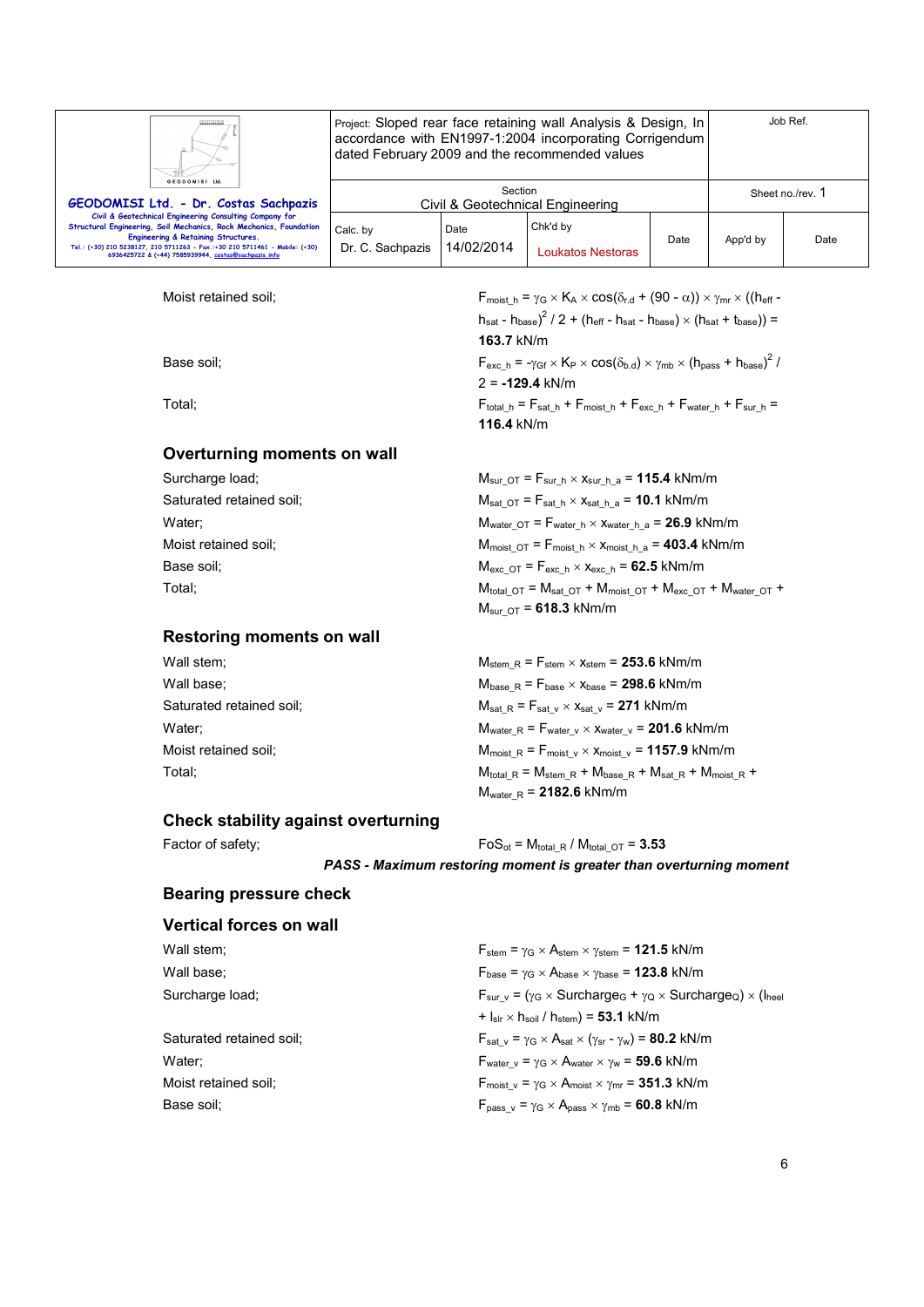| Ш.<br>GEODOMISI Ltd.                                                                                                                                                                                                                                                                                                   | Job Ref.<br>Project: Sloped rear face retaining wall Analysis & Design, In<br>accordance with EN1997-1:2004 incorporating Corrigendum<br>dated February 2009 and the recommended values |                    |                               |      |                  |      |
|------------------------------------------------------------------------------------------------------------------------------------------------------------------------------------------------------------------------------------------------------------------------------------------------------------------------|-----------------------------------------------------------------------------------------------------------------------------------------------------------------------------------------|--------------------|-------------------------------|------|------------------|------|
| GEODOMISI Ltd. - Dr. Costas Sachpazis                                                                                                                                                                                                                                                                                  | Section<br>Civil & Geotechnical Engineering                                                                                                                                             |                    |                               |      | Sheet no./rev. 1 |      |
| Civil & Geotechnical Engineering Consulting Company for<br>Structural Engineering, Soil Mechanics, Rock Mechanics, Foundation<br><b>Engineering &amp; Retaining Structures.</b><br>Tel.: (+30) 210 5238127, 210 5711263 - Fax.:+30 210 5711461 - Mobile: (+30)<br>6936425722 & (+44) 7585939944, costas@sachpazis.info | Calc. by<br>Dr. C. Sachpazis                                                                                                                                                            | Date<br>14/02/2014 | Chk'd by<br>Loukatos Nestoras | Date | App'd by         | Date |

#### **Horizontal forces on wall**

#### **Moments on wall**

| Wall stem;               |  |
|--------------------------|--|
| Wall base;               |  |
| Surcharge load;          |  |
| Saturated retained soil; |  |
| Water:                   |  |
|                          |  |

#### **Check bearing pressure**

Eccentricity of reaction;  $e = \overline{x} - I_{base} / 2 = 248$  mm Bearing pressure at toe;  $q_{\text{toe}} = 0 \text{ kN/m}^2$ 

Design effective overburden pressure;

Total;  $F_{total_v} = F_{stem} + F_{base} + F_{sat_v} + F_{moist_v} + F_{pass_v} + F_{pass_v}$  $F_{water\ v} + F_{sur\ v} = 850.2$  kN/m

Surcharge load; Fsur h = KA × cos( $\delta_{r.d}$  + (90 -  $\alpha$ )) × ( $\gamma$ G × SurchargeG  $+\gamma_{\rm Q} \times$  Surcharge<sub>Q</sub>)  $\times$  (h<sub>eff</sub> - d<sub>kev</sub>) = **33.9** kN/m Saturated retained soil;  $F_{sat_h} = \gamma_G \times K_A \times \cos(\delta_{r.d} + (90 - \alpha)) \times (\gamma_{sr} - \gamma_w) \times$  $(h_{\text{sat}} + t_{\text{base}})^2$  / 2 = **13.2** kN/m Water;  $F_{\text{water\_h}} = \gamma_G \times \gamma_W \times (h_{\text{water}} + d_{\text{cover}} + t_{\text{base}})^2 / 2 = 35$ kN/m Moist retained soil; Fmoist  $h = \gamma_G \times K_A \times \cos(\delta_{r.d} + (90 - \alpha)) \times \gamma_{mr} \times ((h_{eff} - \alpha_{mr}) \times \cos(\delta_{r.d} + (90 - \alpha)) \times \gamma_{mr} \times ((h_{eff} - \alpha_{mr}) \times \cos(\delta_{r.d} + (90 - \alpha)) \times \gamma_{mr} \times ((h_{eff} - \alpha_{mr}) \times \cos(\delta_{r.d} + (90 - \alpha)) \times \gamma_{mr} \times ((h_{eff} - \alpha_{mr}) \times \cos(\delta_{r.d} + (90 - \alpha)) \times \gamma_{mr} \times ((h_{eff$  $h_{\text{sat}}$  -  $h_{\text{base}}$ )<sup>2</sup> / 2 + ( $h_{\text{eff}}$  -  $h_{\text{sat}}$  -  $h_{\text{base}} \times (h_{\text{sat}} + t_{\text{base}})$ ) = **163.7** kN/m Total; Fotal in  $=$  max( $F_{\text{sat/h}}$  +  $F_{\text{moist/h}}$  +  $F_{\text{pass/h}}$  +  $F_{\text{water/h}}$  +  $F_{sur-h}$  -  $F_{total}$ <sub>v</sub>  $\times$  tan( $\delta_{bb.d}$ ), 0 kN/m) = **0** kN/m

 $M_{stem}$  =  $F_{stem}$   $\times$   $x_{stem}$  = **342.3** kNm/m  $M_{base}$  =  $F_{base}$   $\times$   $x_{base}$  = **403.1** kNm/m  $M_{sur}$  =  $F_{sur\_v}$   $\times$   $x_{sur\_v}$  -  $F_{sur\_h}$   $\times$   $x_{sur\_h\_a}$  = **115.6** kNm/m  $M_{sat}$  =  $F_{sat}$   $_v$   $\times$   $x_{sat}$   $_v$  -  $F_{sat}$   $_h$   $\times$   $x_{sat}$   $_h$   $_a$  = **355.7** kNm/m  $M_{water}$  =  $F_{water\_v}$   $\times$   $X_{water\_v}$  -  $F_{water\_h}$   $\times$   $X_{water\_h\_a}$  = 245.2 kNm/m Moist retained soil;  $M_{\text{moist}} = F_{\text{moist}_V} \times X_{\text{moist}_V} - F_{\text{moist}_h} \times X_{\text{moist}_h} =$ **1159.7** kNm/m Base soil;  $M_{pass} = F_{pass} \vee x_{pass} = 75.9 \text{ kNm/m}$  $Total;$   $Total;$   $M_{total} = M_{stem} + M_{base} + M_{sat} + M_{moist} + M_{pass} + M_{water}$ + Msur = **2697.6** kNm/m

Distance to reaction;  $\overline{x} = M_{total}/F_{total} = 3173$  mm Loaded length of base;  $l_{load} = 2 \times (l_{base} - \overline{x}) = 5354$  mm Bearing pressure at heel;  $q_{\text{heel}} = F_{\text{total}} \sqrt{|q_{\text{load}}|} = 158.8 \text{ kN/m}^2$ Effective overburden pressure;  $q = (t_{base} + d_{cover}) \times \gamma_{mb} - (t_{base} + d_{cover} + h_{water}) \times \gamma_w =$ **5.3** kN/m<sup>2</sup>  $q' = q / \gamma_{\gamma} = 5.3$  kN/m<sup>2</sup> Bearing resistance factors;  $N_q = Exp(\pi \times tan(\phi_{b.d})) \times (tan(45 deg + \phi_{b.d}/2))^2 =$ **23.177**  $N_c = (N_q - 1) \times \cot(\phi_{b.d}) = 35.49$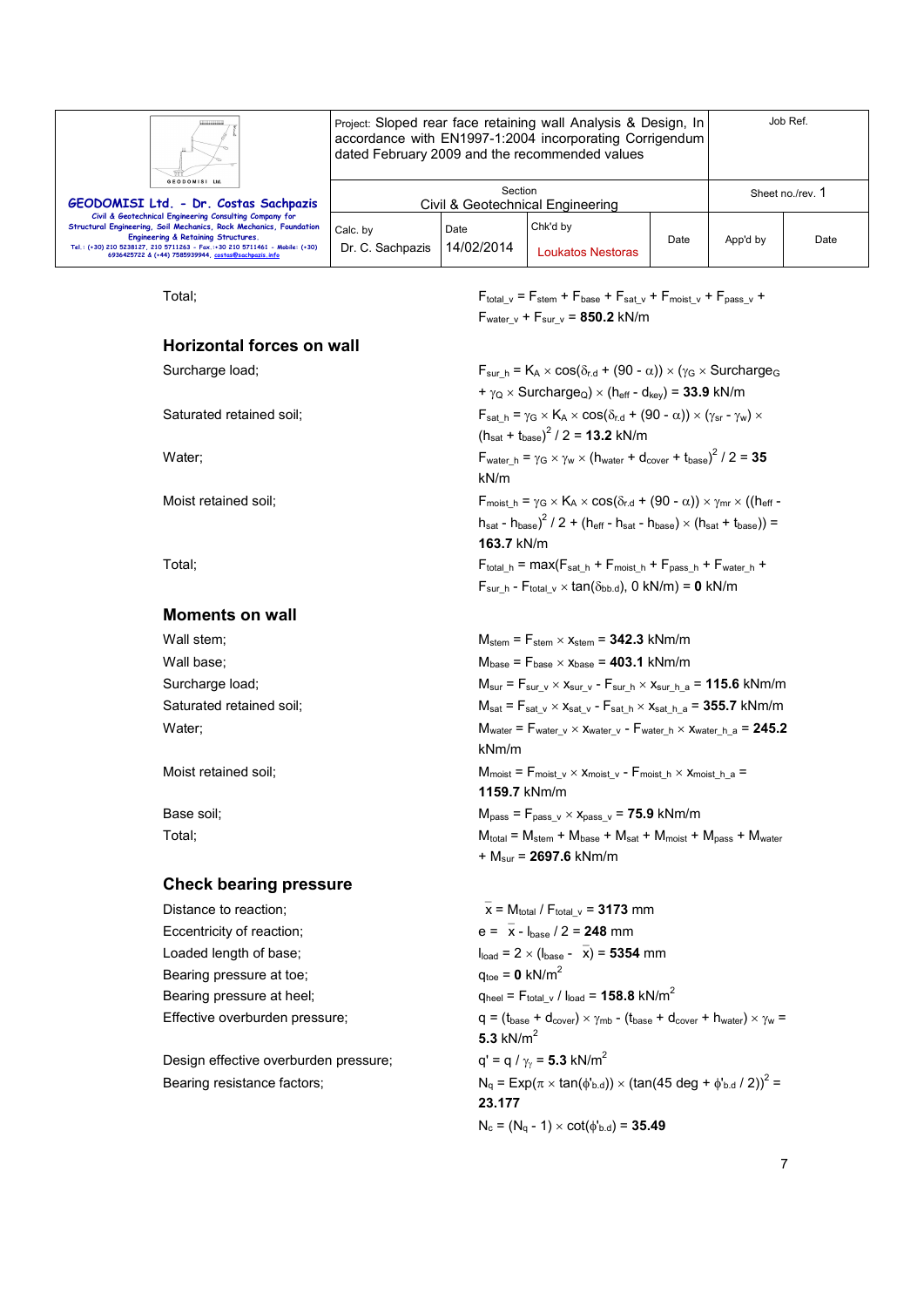| ш.                                                                                                                                                                                                                                                                                                          |                              | Job Ref.<br>Project: Sloped rear face retaining wall Analysis & Design, In<br>accordance with EN1997-1:2004 incorporating Corrigendum<br>dated February 2009 and the recommended values |                               |      |          |                  |
|-------------------------------------------------------------------------------------------------------------------------------------------------------------------------------------------------------------------------------------------------------------------------------------------------------------|------------------------------|-----------------------------------------------------------------------------------------------------------------------------------------------------------------------------------------|-------------------------------|------|----------|------------------|
| GEODOMISI Ltd.<br>GEODOMISI Ltd. - Dr. Costas Sachpazis                                                                                                                                                                                                                                                     |                              | Section<br>Civil & Geotechnical Engineering                                                                                                                                             |                               |      |          | Sheet no./rev. 1 |
| Civil & Geotechnical Engineering Consulting Company for<br>Structural Engineering, Soil Mechanics, Rock Mechanics, Foundation<br>Engineering & Retaining Structures.<br>Tel.: (+30) 210 5238127, 210 5711263 - Fax.:+30 210 5711461 - Mobile: (+30)<br>6936425722 & (+44) 7585939944, costas@sachpazis.info | Calc. by<br>Dr. C. Sachpazis | Date<br>14/02/2014                                                                                                                                                                      | Chk'd by<br>Loukatos Nestoras | Date | App'd by | Date             |

| $N_v = 2 \times (N_q - 1) \times \tan(\phi_{b,d}) = 27.715$                                                      |
|------------------------------------------------------------------------------------------------------------------|
| $s_{q} = 1$                                                                                                      |
| $s_{v} = 1$                                                                                                      |
| $S_c = 1$                                                                                                        |
| $H = F_{total h} = 0$ kN/m                                                                                       |
| $V = F_{total}$ <sub>v</sub> = 850.2 kN/m                                                                        |
| $m = 2$                                                                                                          |
| $i_q = [1 - H / (V + I_{load} \times C'_{b,d} \times \cot(\phi'_{b,d}))]^m = 1$                                  |
| $i_y = [1 - H / (V + I_{load} \times C_{b.d} \times \cot(\phi_{b.d}))]^{(m+1)} = 1$                              |
| $i_c = i_a - (1 - i_a) / (N_c \times \tan(\phi_{b,d})) = 1$                                                      |
| $n_f = C_{b,d} \times N_c \times s_c \times i_c + q' \times N_q \times s_q \times i_q + 0.5 \times (\gamma_{mb}$ |
| $- \gamma_w$ ) × $I_{load}$ × $N_v$ × $s_v$ × $i_v$ = <b>731.4</b> kN/m <sup>2</sup>                             |
| $FoS_{\text{bp}} = n_f / max(q_{\text{toe}}, q_{\text{heel}}) = 4.606$                                           |
| PASS - Allowable bearing pressure exceeds maximum applied bearing pressure                                       |
|                                                                                                                  |

# **Partial factors on actions - Table A.3 - Combination 2**

| Permanent unfavourable action;                                  | $\gamma_{\rm G}$ = 1.00                                                                                                                                                               |
|-----------------------------------------------------------------|---------------------------------------------------------------------------------------------------------------------------------------------------------------------------------------|
| Permanent favourable action;                                    | $y_{\text{Gf}} = 1.00$                                                                                                                                                                |
| Variable unfavourable action;                                   | $\gamma_{\rm Q}$ = 1.30                                                                                                                                                               |
| Variable favourable action;                                     | $\gamma_{Qf} = 0.00$                                                                                                                                                                  |
| Partial factors for soil parameters - Table A.4 - Combination 2 |                                                                                                                                                                                       |
| Angle of shearing resistance;                                   | $\gamma_{\phi} = 1.25$                                                                                                                                                                |
| Effective cohesion;                                             | $\gamma_{c'} = 1.25$                                                                                                                                                                  |
| Weight density;                                                 | $\gamma_{\gamma}$ = 1.00                                                                                                                                                              |
| <b>Retained soil properties</b>                                 |                                                                                                                                                                                       |
| Design effective shear resistance angle;                        | $\phi'_{r.d}$ = atan(tan( $\phi'_{r.k}$ ) / $\gamma_{\phi'}$ ) = 30.2 deg                                                                                                             |
| Design wall friction angle;                                     | $\delta_{r.d}$ = atan(tan( $\delta_{r.k}$ ) / $\gamma_{\phi}$ ) = 8 deg                                                                                                               |
| <b>Base soil properties</b>                                     |                                                                                                                                                                                       |
| Design effective shear resistance angle;                        | $\phi_{b.d}$ = atan(tan( $\phi_{b.k}$ ) / $\gamma_{\phi}$ ) = 26.6 deg                                                                                                                |
| Design wall friction angle;                                     | $\delta_{b.d}$ = atan(tan( $\delta_{b.k}$ ) / $\gamma_{\phi}$ ) = 14.6 deg                                                                                                            |
| Design base friction angle;                                     | $\delta_{\text{bb.d}}$ = atan(tan( $\delta_{\text{bb.k}}$ ) / $\gamma_{\phi}$ ) = 24.8 deg                                                                                            |
| Design effective cohesion;                                      | $C_{\rm bd} = C_{\rm bk} / \gamma_{\rm c'} = 0 \; {\rm kN/m^2}$                                                                                                                       |
| <b>Using Coulomb theory</b>                                     |                                                                                                                                                                                       |
| Active pressure coefficient;                                    | $K_A = \sin(\alpha + \phi'_{r,d})^2 / (\sin(\alpha)^2 \times \sin(\alpha - \delta_{r,d}) \times 11 +$                                                                                 |
|                                                                 | $\sqrt{\sin(\phi'_{r,d} + \delta_{r,d})} \times \sin(\phi'_{r,d} - \beta) / (\sin(\alpha - \delta_{r,d}) \times \sin(\alpha + \beta))$<br>$(\beta))]$ ] <sup>2</sup> ) = <b>0.365</b> |
| Passive pressure coefficient;                                   | $K_P = \sin(90 - \phi_{\rm bd}^{\rm t})^2 / (\sin(90 + \delta_{\rm bd}) \times 11 - \sqrt{\sin(\phi_{\rm bd}^{\rm t} + \phi_{\rm bd}^{\rm t})})$                                      |
|                                                                 | $(\delta_{\rm b.d}) \times \sin(\phi_{\rm b.d}) / (\sin(90 + \delta_{\rm b.d}))]^{2}$ = 4.105                                                                                         |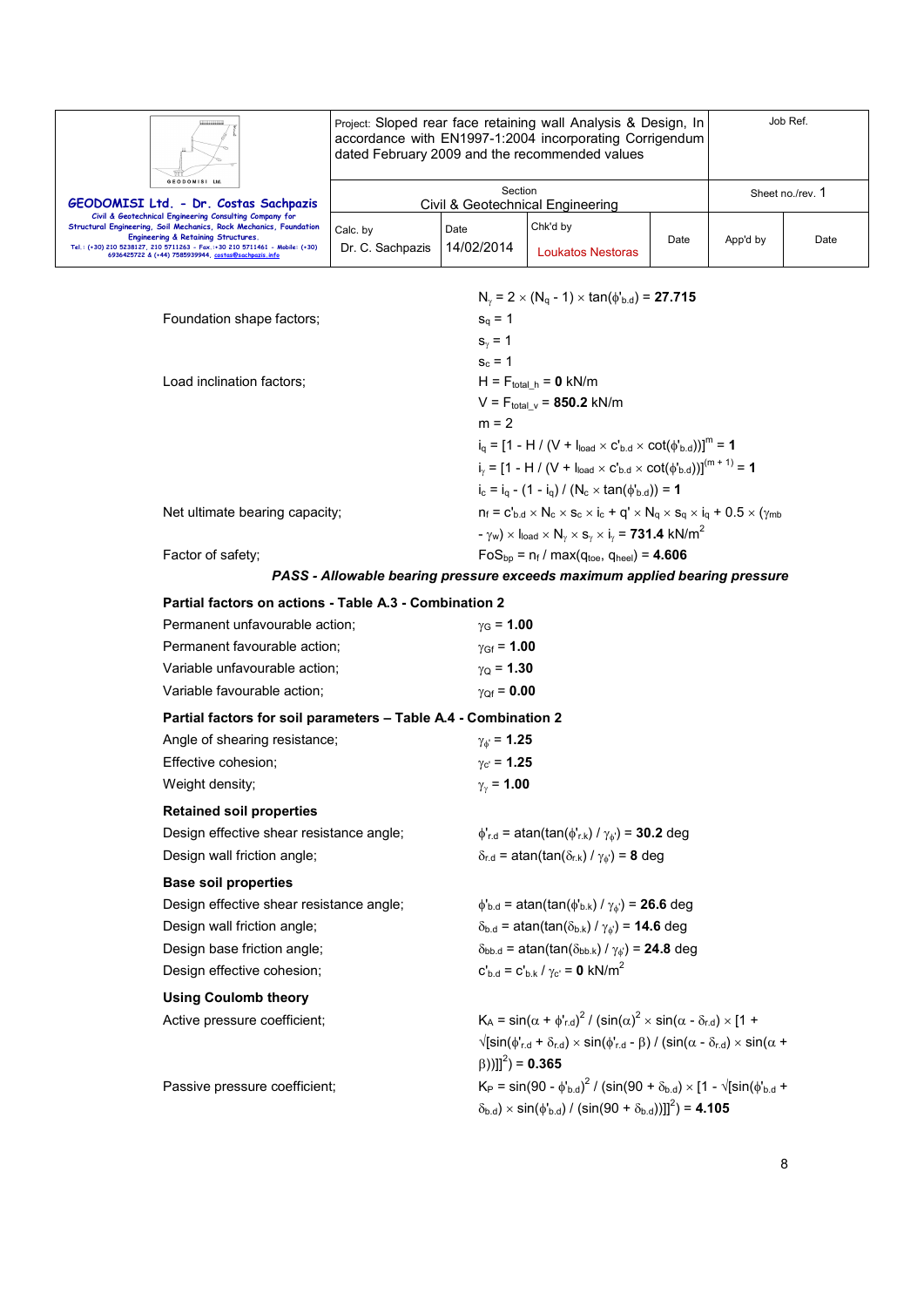

Project: Sloped rear face retaining wall Analysis & Design, In accordance with EN1997-1:2004 incorporating Corrigendum dated February 2009 and the recommended values

| GEODOMISI Ltd.<br>GEODOMISI Ltd. - Dr. Costas Sachpazis                                                                                                                                                                                                                                                     | Section<br>Civil & Geotechnical Engineering |                    |                               | Sheet no./rev. 1 |          |      |
|-------------------------------------------------------------------------------------------------------------------------------------------------------------------------------------------------------------------------------------------------------------------------------------------------------------|---------------------------------------------|--------------------|-------------------------------|------------------|----------|------|
| Civil & Geotechnical Engineering Consulting Company for<br>Structural Engineering, Soil Mechanics, Rock Mechanics, Foundation<br>Engineering & Retaining Structures.<br>Tel.: (+30) 210 5238127, 210 5711263 - Fax.:+30 210 5711461 - Mobile: (+30)<br>6936425722 & (+44) 7585939944, costas@sachpazis.info | Calc. by<br>Dr. C. Sachpazis                | Date<br>14/02/2014 | Chk'd by<br>Loukatos Nestoras | Date             | App'd by | Date |

#### **Sliding check**

# **Vertical forces on wall**  Wall stem;  $W$  **F**stem =  $\gamma$ Gf × Astem ×  $\gamma$ stem = **90** kN/m Wall base;  $F_{\text{base}} = \gamma_{\text{Gf}} \times A_{\text{base}} \times \gamma_{\text{base}} = 91.7 \text{ kN/m}$ Saturated retained soil; Saturated retained soil;  $F_{\text{sat v}} = \gamma_{\text{Gf}} \times A_{\text{sat x}} (\gamma_{\text{sr}} - \gamma_w) = 59.4 \text{ kN/m}$ Water;  $\qquad \qquad$  F<sub>water v</sub> =  $\gamma_{\text{Gf}} \times A_{\text{water}} \times \gamma_{\text{w}} = 44.2 \text{ kN/m}$ Moist retained soil;  $F_{\text{moist } v} = \gamma_{\text{Gf}} \times A_{\text{moist}} \times \gamma_{\text{mr}} = 260.2 \text{ kN/m}$ Total; For example 2  $\frac{F_{total}}{V} = F_{stem} + F_{base} + F_{sat} + F_{moist} + F_{water}$  v **Horizontal forces on wall**  Surcharge load; Fsur h = K<sub>A</sub> × cos( $\delta_{r,d}$  + (90 -  $\alpha$ )) × ( $\gamma$ <sub>G</sub> × Surcharge<sub>G</sub> Saturated retained soil;  $F_{sat-h} = \gamma_G \times K_A \times \cos(\delta_{r,d} + (90 - \alpha)) \times (\gamma_{sr} - \gamma_w) \times$

#### **Check stability against sliding**

= **85.9** kN/m

#### **Overturning check**

# **Vertical forces on wall**

**545.5** kN/m

 $+\gamma_{\rm Q} \times$  Surcharge<sub>Q</sub>)  $\times$  h<sub>eff</sub> = 41.7 kN/m

 $(h_{\text{sat}} + h_{\text{base}})^2 / 2 = 25.6$  kN/m

Water; F<sub>water\_h</sub> =  $\gamma$ <sub>G</sub>  $\times$   $\gamma_{\rm w}$   $\times$  (h<sub>water</sub> + d<sub>cover</sub> + h<sub>base</sub>)<sup>2</sup> / 2 = **53.4** kN/m

Moist retained soil; F<sub>moist h</sub> =  $\gamma$ <sub>G</sub> × K<sub>A</sub> × cos( $\delta$ <sub>r.d</sub> + (90 - α)) ×  $\gamma$ <sub>mr</sub> × ((h<sub>eff</sub>  $h_{\text{sat}}$  -  $h_{\text{base}}$ )<sup>2</sup> / 2 + ( $h_{\text{eff}}$  -  $h_{\text{sat}}$  -  $h_{\text{base}}$ )  $\times$  ( $h_{\text{sat}}$  +  $h_{\text{base}}$ )) = **187.4** kN/m Total;  $F_{total_h} = F_{sat_h} + F_{moist_h} + F_{water_h} + F_{sur_h} = 308.1$ kN/m

Base soil resistance;  $F_{\text{exc}_h} = \gamma_{\text{Gf}} \times K_P \times \cos(\delta_{\text{b.d}}) \times \gamma_{\text{mb}} \times (h_{\text{pass}} + h_{\text{base}})^2 / 2$ 

Base friction;  $F_{\text{friction}} = F_{\text{total}} \vee \times \tan(\delta_{\text{bb}} d) = 251.9 \text{ kN/m}$ Resistance to sliding;  $F_{\text{rest}} = F_{\text{exc-h}} + F_{\text{friction}} = 337.8 \text{ kN/m}$ Factor of safety;  $F \circ S_{\text{sl}} = F_{\text{rest}} / F_{\text{total} h} = 1.096$ *PASS - Resistance to sliding is greater than sliding force* 

Wall stem;  $V = \frac{F_{\text{stem}} - \gamma_{\text{Gf}} \times A_{\text{stem}} - \gamma_{\text{stem}}}{F_{\text{stem}} - \gamma_{\text{Stem}} \times \gamma_{\text{stem}}}$ Wall base;  $F_{\text{base}} = \gamma_{\text{Gf}} \times A_{\text{base}} \times \gamma_{\text{base}} = 91.7 \text{ kN/m}$ Saturated retained soil;  $F_{\text{sat v}} = \gamma_{\text{Gf}} \times A_{\text{sat}} \times (\gamma_{\text{sr}} - \gamma_w) = 59.4 \text{ kN/m}$ Water;  $\mathsf{F}_{\text{water\_v}} = \gamma_{\text{Gf}} \times \mathsf{A}_{\text{water}} \times \gamma_{\text{w}} = 44.2 \text{ kN/m}$ Moist retained soil;  $F_{\text{moist } v} = \gamma_{\text{Gf}} \times A_{\text{moist } \times \gamma_{\text{mr}}} = 260.2 \text{ kN/m}$ Total; For example 2  $\frac{F_{total}}{V} = F_{stem} + F_{base} + F_{sat} + F_{moist} + F_{water}$  v **545.5** kN/m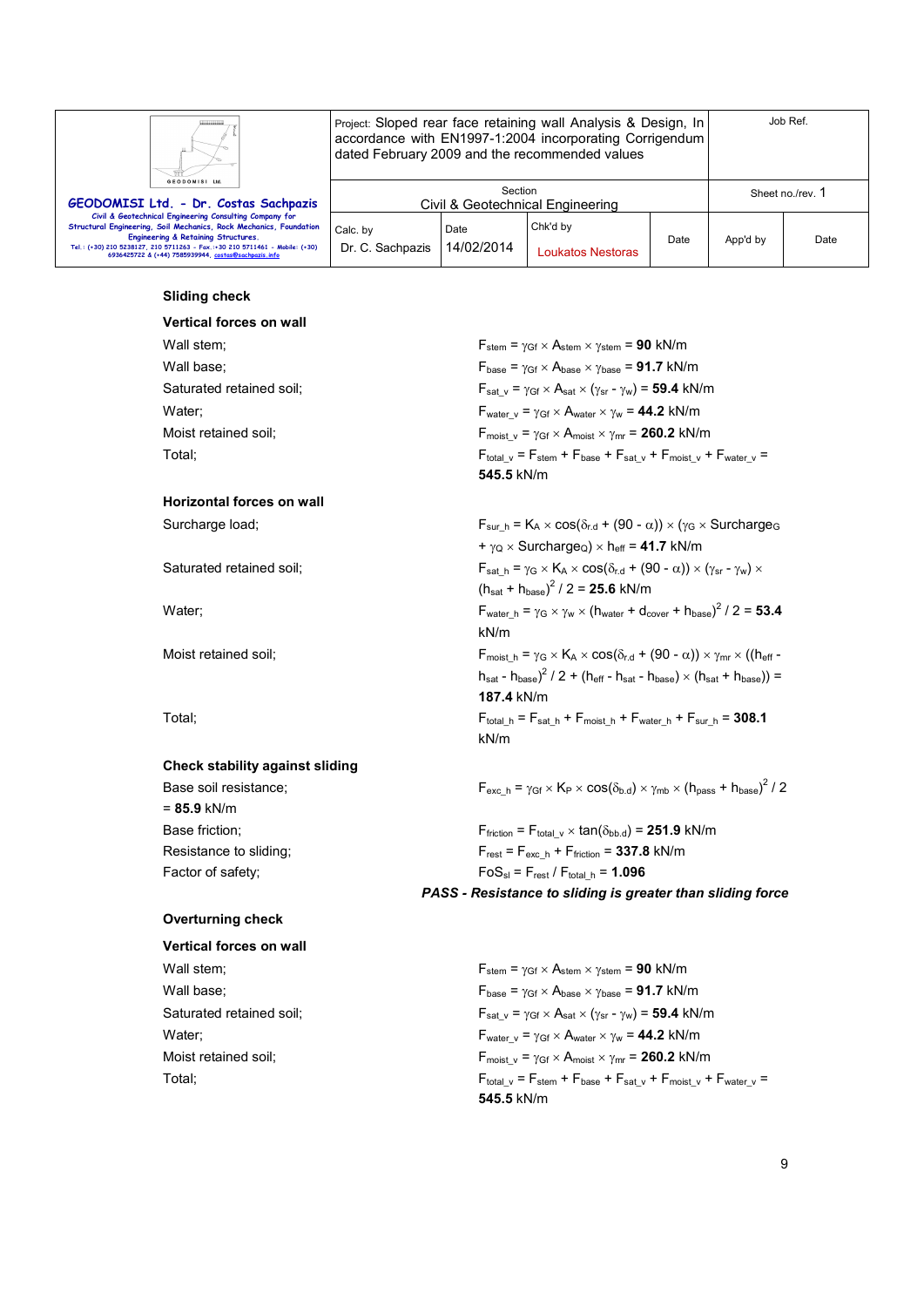| GEODOMISI Ltd. |  |
|----------------|--|

Project: Sloped rear face retaining wall Analysis & Design, In accordance with EN1997-1:2004 incorporating Corrigendum dated February 2009 and the recommended values

kN/m

**153.7** kN/m

2 = **-85.9** kN/m

**142.5** kN/m

| GEODOMISI Ltd.<br>GEODOMISI Ltd. - Dr. Costas Sachpazis                                                                                                                                                                                                                                                            | Section<br>Civil & Geotechnical Engineering |                    |                                      |      | Sheet no./rev. 1 |      |
|--------------------------------------------------------------------------------------------------------------------------------------------------------------------------------------------------------------------------------------------------------------------------------------------------------------------|---------------------------------------------|--------------------|--------------------------------------|------|------------------|------|
| Civil & Geotechnical Engineering Consulting Company for<br><b>Structural Engineering, Soil Mechanics, Rock Mechanics, Foundation</b><br>Engineering & Retaining Structures.<br>Tel.: (+30) 210 5238127, 210 5711263 - Fax.:+30 210 5711461 - Mobile: (+30)<br>6936425722 & (+44) 7585939944, costas@sachpazis.info | Calc. by<br>Dr. C. Sachpazis                | Date<br>14/02/2014 | Chk'd by<br><b>Loukatos Nestoras</b> | Date | App'd by         | Date |

 $(h_{\text{sat}} + t_{\text{base}})^2$  / 2 = **12.4** kN/m

 $+ \gamma_Q \times$  Surcharge<sub>Q</sub>)  $\times$  (h<sub>eff</sub> - d<sub>kev</sub>) = **36.4** kN/m

 $h_{\text{sat}}$  -  $h_{\text{base}}$ )<sup>2</sup> / 2 + ( $h_{\text{eff}}$  -  $h_{\text{sat}}$  -  $h_{\text{base}} \times (h_{\text{sat}} + t_{\text{base}}))$  =

#### **Horizontal forces on wall**

Surcharge load; Fsur h = K<sub>A</sub> × cos( $\delta_{r,d}$  + (90 -  $\alpha$ )) × ( $\gamma$ <sub>G</sub> × Surcharge<sub>G</sub>

Saturated retained soil;  $F_{\text{sat h}} = \gamma_G \times K_A \times \cos(\delta_{\text{rd}} + (90 - \alpha)) \times (\gamma_{\text{sr}} - \gamma_w) \times$ 

Water;  $F_{\text{water}\_h} = \gamma_G \times \gamma_w \times (h_{\text{water}\_f} + d_{\text{cover}} + t_{\text{base}})^2 / 2 = 25.9$ 

Moist retained soil; F<sub>moist h</sub> =  $\gamma$ <sub>G</sub> × K<sub>A</sub> × cos( $\delta$ <sub>r.d</sub> + (90 - α)) ×  $\gamma$ <sub>mr</sub> × ((h<sub>eff</sub> -

Base soil;  $F_{\text{exc}_h} = -\gamma_{\text{Gf}} \times K_P \times \cos(\delta_{\text{b.d}}) \times \gamma_{\text{mb}} \times (h_{\text{pass}} + h_{\text{base}})^2 /$ 

Total; F<sub>total h</sub> =  $F_{stat,h}$  +  $F_{most}$  +  $F_{exc,h}$  +  $F_{water,h}$  +  $F_{sur,h}$  =

#### **Overturning moments on wall**

| Surcharge load;          | $M_{\text{sur\_OT}} = F_{\text{sur\_h}} \times x_{\text{sur\_h\_a}} = 123.9 \text{ kNm/m}$ |
|--------------------------|--------------------------------------------------------------------------------------------|
| Saturated retained soil; | $M_{sat\ O}T = F_{sat\ h} \times X_{sat\ h\ a} = 9.5\ kNm/m$                               |
| Water:                   | $M_{water\_OT}$ = $F_{water\_h}$ $\times$ $x_{water\_h\_a}$ = <b>19.9</b> kNm/m            |
| Moist retained soil;     | $M_{\text{moist OT}} = F_{\text{moist h}} \times X_{\text{moist h a}} = 378.7$ kNm/m       |
| Base soil:               | $M_{\text{exc OT}} = F_{\text{exc h}} \times X_{\text{exc h}} = 41.5 \text{ kNm/m}$        |
| Total:                   | $M_{total O} = M_{sat O} + M_{moist O} + M_{exc O} + M_{water O} +$                        |
|                          | $M_{\text{sur }OT}$ = 573.6 kNm/m                                                          |

#### **Restoring moments on wall**

Wall stem;  $W_{\text{stem}\_R} = F_{\text{stem}\_X} \times X_{\text{stem}} = 253.6 \text{ kNm/m}$ Wall base;  $M_{base \ R} = F_{base} \times x_{base} = 298.6 \text{ kNm/m}$ Saturated retained soil;  $M_{sat_R} = F_{sat_V} \times x_{sat_V} = 271 \text{ kNm/m}$ Water;  $M_{\text{water R}} = F_{\text{water V}} \times x_{\text{water V}} = 201.6 \text{ kNm/m}$ Moist retained soil;  $M_{\text{moist R}} = F_{\text{moist V}} \times x_{\text{moist V}} = 1157.9 \text{ kNm/m}$ Total;  $\mathsf{Total}_R = \mathsf{M}_{\mathsf{total}}R + \mathsf{M}_{\mathsf{base}}R + \mathsf{M}_{\mathsf{sat}}R + \mathsf{M}_{\mathsf{moist}}R +$ 

#### **Check stability against overturning**  Factor of safety;  $FoS_{ot} = M_{total, R} / M_{total, OT} = 3.805$

*PASS - Maximum restoring moment is greater than overturning moment* 

Mwater\_R = **2182.6** kNm/m

# **Bearing pressure check**

| <b>Vertical forces on wall</b> |                                                                                                                  |
|--------------------------------|------------------------------------------------------------------------------------------------------------------|
| Wall stem:                     | $F_{stem}$ = $\gamma$ <sub>G</sub> $\times$ A <sub>stem</sub> $\times$ $\gamma$ <sub>stem</sub> = <b>90</b> kN/m |
| Wall base:                     | $F_{base} = \gamma_G \times A_{base} \times \gamma_{base} = 91.7$ kN/m                                           |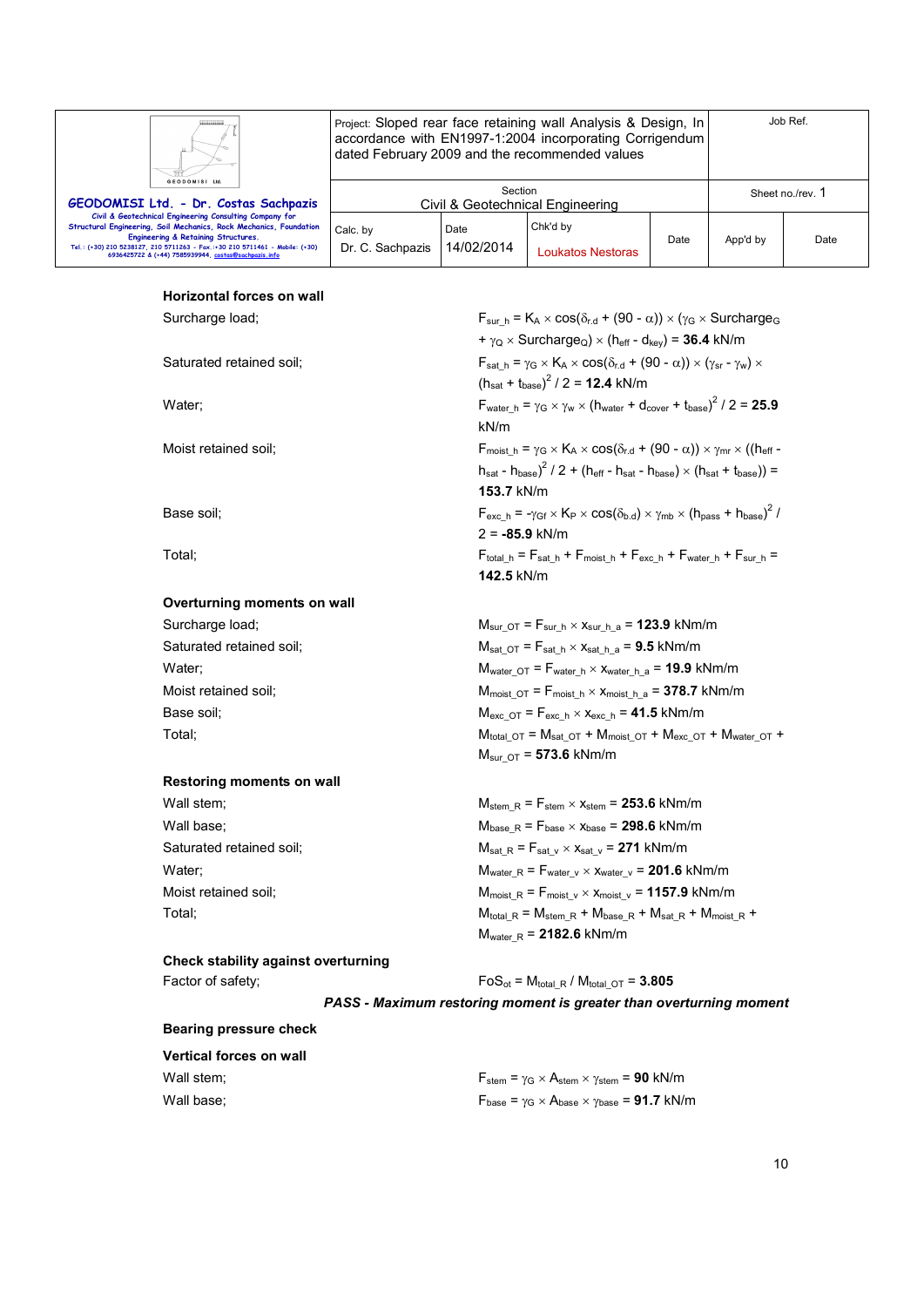

Project: Sloped rear face retaining wall Analysis & Design, In accordance with EN1997-1:2004 incorporating Corrigendum dated February 2009 and the recommended values

| GEODOMISI Ltd.<br>GEODOMISI Ltd. - Dr. Costas Sachpazis                                                                                                                                                                                                                                                     |                              | Section            | Civil & Geotechnical Engineering |      |          | Sheet no./rev. 1 |
|-------------------------------------------------------------------------------------------------------------------------------------------------------------------------------------------------------------------------------------------------------------------------------------------------------------|------------------------------|--------------------|----------------------------------|------|----------|------------------|
| Civil & Geotechnical Engineering Consulting Company for<br>Structural Engineering, Soil Mechanics, Rock Mechanics, Foundation<br>Engineering & Retaining Structures.<br>Tel.: (+30) 210 5238127, 210 5711263 - Fax.:+30 210 5711461 - Mobile: (+30)<br>6936425722 & (+44) 7585939944, costas@sachpazis.info | Calc, by<br>Dr. C. Sachpazis | Date<br>14/02/2014 | Chk'd by<br>Loukatos Nestoras    | Date | App'd by | Date             |

Surcharge load; For example  $F_{\text{sur}}$  v = ( $\gamma_G \times \text{Surcharge}_G + \gamma_Q \times \text{Surcharge}_Q) \times (I_{\text{heel}})$  $+$   $|_{\text{slr}} \times$   $h_{\text{soil}}/h_{\text{stem}}) = 45$  kN/m Saturated retained soil;  $F_{\text{sat v}} = \gamma_G \times A_{\text{sat x}} (\gamma_{\text{sr}} - \gamma_w) = 59.4 \text{ kN/m}$ Water;  $\mathsf{F}_{\text{water\_v}} = \gamma_G \times \mathsf{A}_{\text{water}} \times \gamma_w = 44.2 \text{ kN/m}$ Moist retained soil;  $F_{\text{moist}} \times \gamma_{\text{c}} = \gamma_{\text{G}} \times A_{\text{moist}} \times \gamma_{\text{mr}} = 260.2 \text{ kN/m}$ Base soil; **Base soil**; **Example 3** F<sub>pass v</sub> =  $\gamma$ <sub>G</sub>  $\times$  A<sub>pass</sub>  $\times$   $\gamma$ <sub>mb</sub> = **45** kN/m Total;  $F_{\text{total}}$   $=$   $F_{\text{stellar}} + F_{\text{base}} + F_{\text{sat\_v}} + F_{\text{most\_v}} + F_{\text{pass\_v}} +$  $F_{water\ v} + F_{sur\ v} = 635.5$  kN/m **Horizontal forces on wall**  Surcharge load;  $F_{sur_h} = K_A \times cos(\delta_{r.d} + (90 - \alpha)) \times (\gamma_G \times S$  $+ \gamma_{\text{Q}} \times$  Surcharge<sub>Q</sub>)  $\times$  (h<sub>eff</sub> - d<sub>kev</sub>) = **36.4** kN/m Saturated retained soil;  $F_{sat-h} = \gamma_G \times K_A \times \cos(\delta_{r.d} + (90 - \alpha)) \times (\gamma_{sr} - \gamma_w) \times$  $(h_{\text{sat}} + t_{\text{base}})^2 / 2 = 12.4 \text{ kN/m}$ Water;  $\epsilon_{\text{water}} h = \gamma_G \times \gamma_W \times (h_{\text{water}} + d_{\text{cover}} + t_{\text{base}})^2 / 2 = 25.9$ kN/m Moist retained soil; Fmoist  $h = \gamma_G \times K_A \times \cos(\delta_{rd} + (90 - \alpha)) \times \gamma_{mr} \times ((h_{eff} - \alpha_{mr}) \times (1 - \alpha_{mr}) \times (1 - \alpha_{mr}) \times (1 - \alpha_{mr})$  $h_{\text{sat}}$  -  $h_{\text{base}}$ )<sup>2</sup> / 2 + ( $h_{\text{eff}}$  -  $h_{\text{sat}}$  -  $h_{\text{base}} \times (h_{\text{sat}} + t_{\text{base}})$ ) = **153.7** kN/m Total; Fotal in  $=$  max( $F_{stat}$  h +  $F_{most}$  h +  $F_{pass}$  h +  $F_{water}$  h +  $F_{sur-h}$  -  $F_{total}$ <sub>v</sub>  $\times$  tan( $\delta_{bb.d}$ ), 0 kN/m) = 0 kN/m **Moments on wall**  Wall stem;  $M_{\text{stem}} = F_{\text{stem}} \times x_{\text{stem}} = 253.6 \text{ kNm/m}$ Wall base;  $M_{\text{base}} = F_{\text{base}} \times x_{\text{base}} = 298.6 \text{ kNm/m}$ Surcharge load;  $M_{\text{sur}} = F_{\text{sur}} \sqrt{\frac{x}{x}} + \frac{F_{\text{sur}}}{x} + \frac{F_{\text{sur}}}{x}$   $\frac{x}{x} + \frac{F_{\text{sur}}}{x}$   $\frac{a}{x} = 71.8$  kNm/m Saturated retained soil; Saturated retained soil;  $M_{\text{sat}} = F_{\text{sat}} \vee \times X_{\text{sat}} \vee - F_{\text{sat}} \wedge X_{\text{sat}} \wedge \mathbf{a} = 261.5 \text{ kNm/m}$ Water;  $W_{\text{water}} = F_{\text{water}} v \times X_{\text{water}} r - F_{\text{water}} h \times X_{\text{water}} h$  a = **181.7** kNm/m Moist retained soil;  $M_{\text{moist}} = F_{\text{moist\_v}} \times x_{\text{moist\_v}} - F_{\text{moist\_h}} \times x_{\text{moist\_h\_a}} = 779.2$ kNm/m Base soil;  $M_{pass} = F_{pass_v} \times x_{pass_v} = 56.3 \text{ kNm/m}$  $Total;$   $Total;$   $M_{total} = M_{stem} + M_{base} + M_{sat} + M_{moist} + M_{pass} + M_{water}$ + Msur = **1902.5** kNm/m **Check bearing pressure**  Distance to reaction;  $\overline{x} = M_{total}/F_{total} = 2994$  mm Eccentricity of reaction;  $e = \bar{x} - I_{base} / 2 = 69$  mm Loaded length of base;  $I_{load} = 2 \times (I_{base} - \overline{x}) = 5712$  mm Bearing pressure at toe;  $q_{\text{toe}} = 0 \text{ kN/m}^2$ 

Bearing pressure at heel;  $q_{\text{heel}} = F_{\text{total}} \cdot / I_{\text{load}} = 111.2 \text{ kN/m}^2$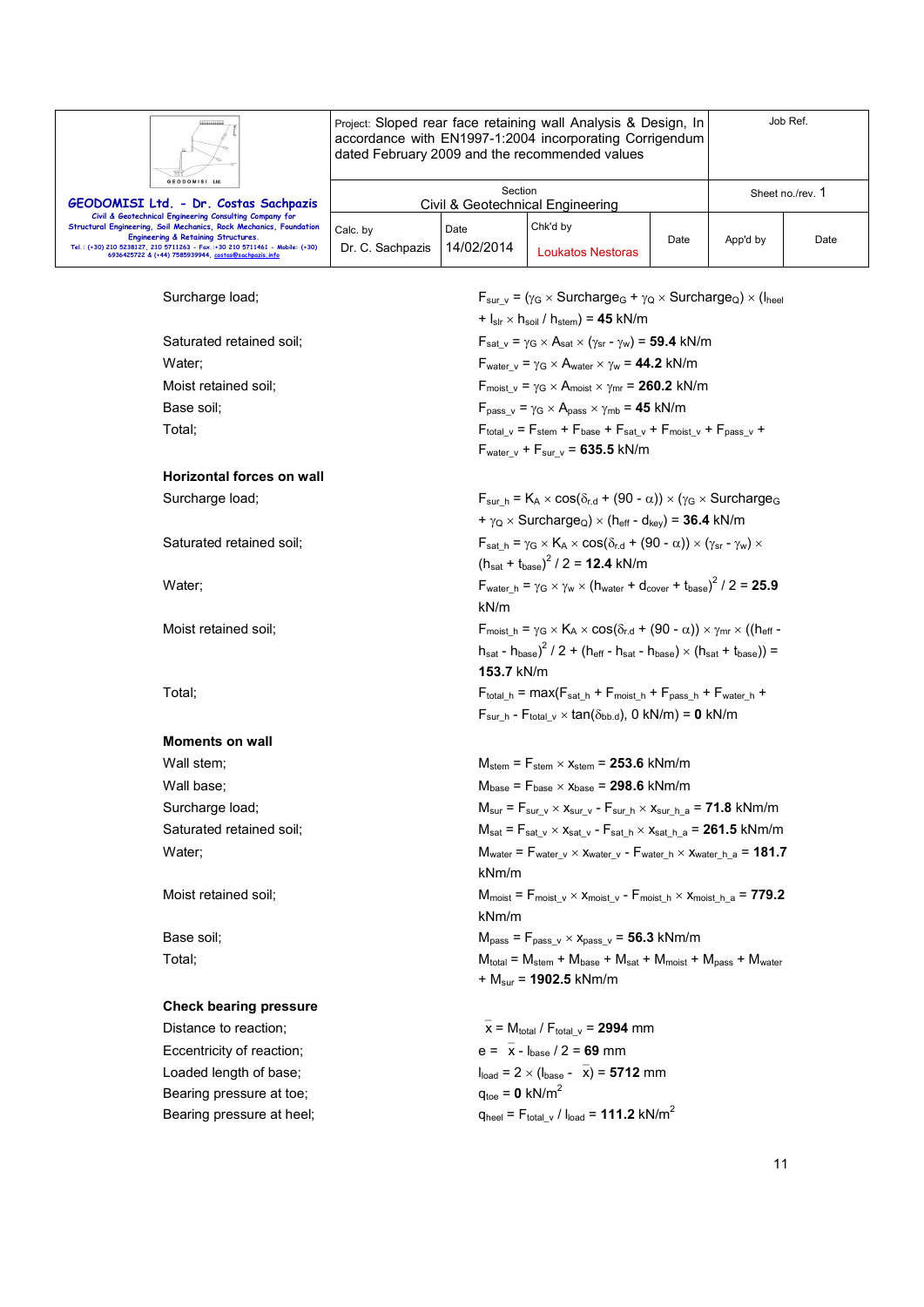| GEODOMISI Ltd.                                                                                                                                                                                                                                                                                              |                                             |                    | Project: Sloped rear face retaining wall Analysis & Design, In<br>accordance with EN1997-1:2004 incorporating Corrigendum<br>dated February 2009 and the recommended values |      |                  | Job Ref. |
|-------------------------------------------------------------------------------------------------------------------------------------------------------------------------------------------------------------------------------------------------------------------------------------------------------------|---------------------------------------------|--------------------|-----------------------------------------------------------------------------------------------------------------------------------------------------------------------------|------|------------------|----------|
| GEODOMISI Ltd. - Dr. Costas Sachpazis                                                                                                                                                                                                                                                                       | Section<br>Civil & Geotechnical Engineering |                    |                                                                                                                                                                             |      | Sheet no./rev. 1 |          |
| Civil & Geotechnical Engineering Consulting Company for<br>Structural Engineering, Soil Mechanics, Rock Mechanics, Foundation<br>Engineering & Retaining Structures.<br>Tel.: (+30) 210 5238127, 210 5711263 - Fax.:+30 210 5711461 - Mobile: (+30)<br>6936425722 & (+44) 7585939944, costas@sachpazis.info | Calc. by<br>Dr. C. Sachpazis                | Date<br>14/02/2014 | Chk'd by<br>Loukatos Nestoras                                                                                                                                               | Date | App'd by         | Date     |

| Effective overburden pressure;        | $q = (t_{base} + d_{cover}) \times \gamma_{mb} - (t_{base} + d_{cover} + h_{water}) \times \gamma_w =$                                            |
|---------------------------------------|---------------------------------------------------------------------------------------------------------------------------------------------------|
|                                       | 5.3 $kN/m2$                                                                                                                                       |
| Design effective overburden pressure; | $q' = q / \gamma_v = 5.3$ kN/m <sup>2</sup>                                                                                                       |
| Bearing resistance factors;           | $N_q = Exp(\pi \times tan(\phi_{b,d})) \times (tan(45 deg + \phi_{b,d} / 2))^2 =$                                                                 |
|                                       | 12.588                                                                                                                                            |
|                                       | $N_c = (N_q - 1) \times \cot(\phi_{b.d}) = 23.18$                                                                                                 |
|                                       | $N_v = 2 \times (N_a - 1) \times \tan(\phi_{b,d}) = 11.585$                                                                                       |
| Foundation shape factors;             | $s_{q} = 1$                                                                                                                                       |
|                                       | $s_{\nu} = 1$                                                                                                                                     |
|                                       | $s_c = 1$                                                                                                                                         |
| Load inclination factors;             | $H = F_{total h} = 0$ kN/m                                                                                                                        |
|                                       | $V = F_{total_v} = 635.5$ kN/m                                                                                                                    |
|                                       | $m = 2$                                                                                                                                           |
|                                       | $i_0 = [1 - H / (V + I_{load} \times C_{bd} \times \cot(\phi_{bd}))]^{m} = 1$                                                                     |
|                                       | $i_{y} = [1 - H / (V + I_{load} \times C_{b,d} \times \cot(\phi_{b,d}))]^{(m+1)} = 1$                                                             |
|                                       | $i_c = i_a - (1 - i_a) / (N_c \times \tan(\phi_{b,d})) = 1$                                                                                       |
| Net ultimate bearing capacity;        | $n_f = c'_{b.d} \times N_c \times s_c \times i_c + q' \times N_q \times s_q \times i_q + 0.5 \times (\gamma_{mb}$                                 |
|                                       | $-\gamma_w$ ) $\times$ l <sub>load</sub> $\times$ N <sub>y</sub> $\times$ s <sub>y</sub> $\times$ i <sub>y</sub> = <b>338.2</b> kN/m <sup>2</sup> |
| Factor of safety;                     | $FoS_{bp} = n_f / max(q_{toe}, q_{heel}) = 3.04$                                                                                                  |
|                                       | PASS - Allowable bearing pressure exceeds maximum applied bearing pressure                                                                        |

# **RETAINING WALL DESIGN**

# **In accordance with EN1992-1-1:2004 incorporating Corrigendum dated January 2008 and the recommended values**

# **Concrete details - Table 3.1 - Strength and deformation characteristics for concrete**

| Concrete strength class;                        | C40/50                                                                                                     |
|-------------------------------------------------|------------------------------------------------------------------------------------------------------------|
| Characteristic compressive cylinder strength;   | $f_{ck} = 40$ N/mm <sup>2</sup>                                                                            |
| Characteristic compressive cube strength;       | $f_{ck,cube} = 50$ N/mm <sup>2</sup>                                                                       |
| Mean value of compressive cylinder strength;    | $f_{cm} = f_{ck} + 8$ N/mm <sup>2</sup> = 48 N/mm <sup>2</sup>                                             |
| Mean value of axial tensile strength;           | $f_{\text{ctm}} = 0.3 \text{ N/mm}^2 \times (f_{\text{ck}} / 1 \text{ N/mm}^2)^{2/3} = 3.5 \text{ N/mm}^2$ |
| 5% fractile of axial tensile strength;          | $f_{\text{ctk.0.05}} = 0.7 \times f_{\text{ctm}} = 2.5 \text{ N/mm}^2$                                     |
| Secant modulus of elasticity of concrete;       | $E_{cm}$ = 22 kN/mm <sup>2</sup> × (f <sub>cm</sub> / 10 N/mm <sup>2</sup> ) <sup>0.3</sup> = <b>35220</b> |
| $N/mm^2$                                        |                                                                                                            |
| Partial factor for concrete - Table 2.1N;       | $v_{C} = 1.50$                                                                                             |
| Compressive strength coefficient - cl.3.1.6(1); | $\alpha_{\rm cc}$ = 1.00                                                                                   |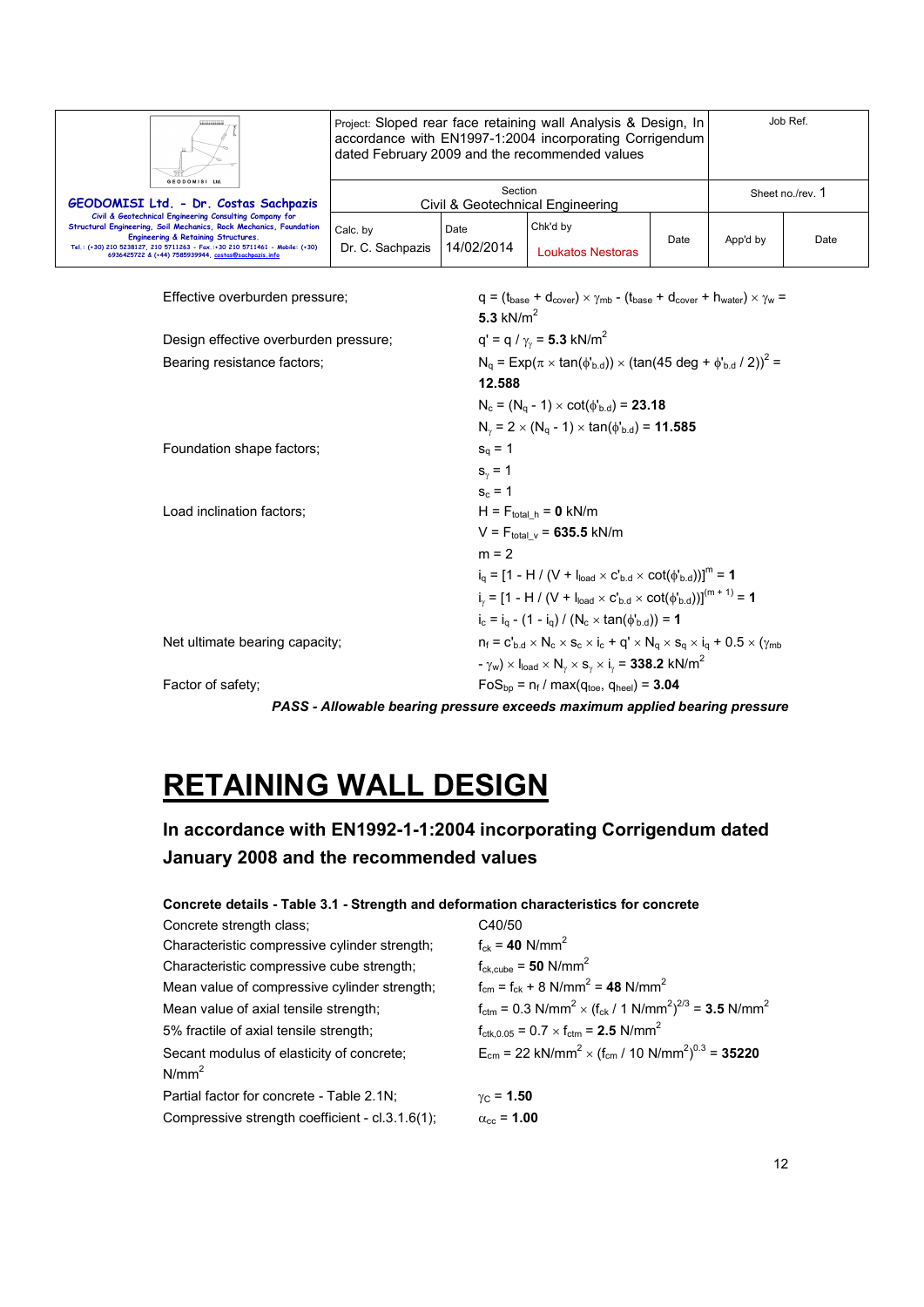

Project: Sloped rear face retaining wall Analysis & Design, In accordance with EN1997-1:2004 incorporating Corrigendum dated February 2009 and the recommended values

| GEODOMISI Ltd.                                                                                                                                                                                                                                                                                              |                              |                    |                                  |      |          |                  |
|-------------------------------------------------------------------------------------------------------------------------------------------------------------------------------------------------------------------------------------------------------------------------------------------------------------|------------------------------|--------------------|----------------------------------|------|----------|------------------|
| GEODOMISI Ltd. - Dr. Costas Sachpazis                                                                                                                                                                                                                                                                       |                              | Section            | Civil & Geotechnical Engineering |      |          | Sheet no./rev. 1 |
| Civil & Geotechnical Engineering Consulting Company for<br>Structural Engineering, Soil Mechanics, Rock Mechanics, Foundation<br>Engineering & Retaining Structures.<br>Tel.: (+30) 210 5238127, 210 5711263 - Fax.:+30 210 5711461 - Mobile: (+30)<br>6936425722 & (+44) 7585939944, costas@sachpazis.info | Calc. by<br>Dr. C. Sachpazis | Date<br>14/02/2014 | Chk'd by<br>Loukatos Nestoras    | Date | App'd by | Date             |

Design compressive concrete strength - exp.3.15;  $f_{cd} = \alpha_{cc} \times f_{ck}$  /  $\gamma_c = 26.7$  N/mm<sup>2</sup> Maximum aggregate size; hagg = 20 mm **Reinforcement details**  Characteristic yield strength of reinforcement;  $f_{yk} = 500$  N/mm<sup>2</sup> Modulus of elasticity of reinforcement; E<sub>s</sub> = 200000 N/mm<sup>2</sup> Partial factor for reinforcing steel - Table 2.1N;  $\gamma_S = 1.15$ Design yield strength of reinforcement;  $f_{vd} = f_{vk}/\gamma_s = 435$  N/mm<sup>2</sup> **Cover to reinforcement**  Front face of stem;  $C_{\rm sf} = 40$  mm Rear face of stem;  $c_{sr} = 50$  mm Top face of base;  $c_{bt} = 50$  mm Bottom face of base;  $c_{bb} = 75$  mm **Check stem design at base of stem**  Depth of section; h = 850 mm **Rectangular section in flexure - Section 6.1**  Design bending moment combination 1; M = 358.8 kNm/m Depth to tension reinforcement;  $d = h - c_{sr} - \phi_{sr} / 2 = 790$  mm  $K = M / (d^2 \times f_{ck}) = 0.014$ K' = **0.196** *K' > K - No compression reinforcement is required*  Lever arm;  $z = min(0.5 + 0.5 \times (1 - 3.53 \times K)^{0.5}, 0.95) \times d =$ **750** mm Depth of neutral axis;  $x = 2.5 \times (d - z) = 99$  mm Area of tension reinforcement required;  $A_{sr,req} = M / (f_{yd} \times z) = 1100$  mm<sup>2</sup>/m Tension reinforcement provided; 20 dia.bars @ 200 c/c Area of tension reinforcement provided;  $^{2}$  / (4  $\times$  s<sub>sr</sub>) = **1571** mm<sup>2</sup>/m Minimum area of reinforcement - exp.9.1N;  $A_{sr,min} = max(0.26 \times f_{ctm} / f_{yk}, 0.0013) \times d = 1441$  $mm<sup>2</sup>/m$ Maximum area of reinforcement - cl.9.2.1.1(3);  $A_{\rm sr, max}$  = 0.04  $\times$  h = **34000** mm<sup>2</sup>/m max(Asr.req, Asr.min) / Asr.prov = **0.918**

*PASS - Area of reinforcement provided is greater than area of reinforcement required* 

| <b>Crack control - Section 7.3</b>          |                                                                                                    |
|---------------------------------------------|----------------------------------------------------------------------------------------------------|
| Limiting crack width;                       | $W_{\text{max}} = 0.3$ mm                                                                          |
| Variable load factor - EN1990 - Table A1.1; | $W_2 = 0.3$                                                                                        |
| Serviceability bending moment;              | $M_{\rm{sls}} = 224.8$ kNm/m                                                                       |
| Tensile stress in reinforcement:            | $\sigma_s$ = M <sub>sls</sub> / (A <sub>sr.prov</sub> $\times$ z) = <b>190.7</b> N/mm <sup>2</sup> |
| Load duration;                              | Long term                                                                                          |
| Load duration factor:                       | $k_t = 0.4$                                                                                        |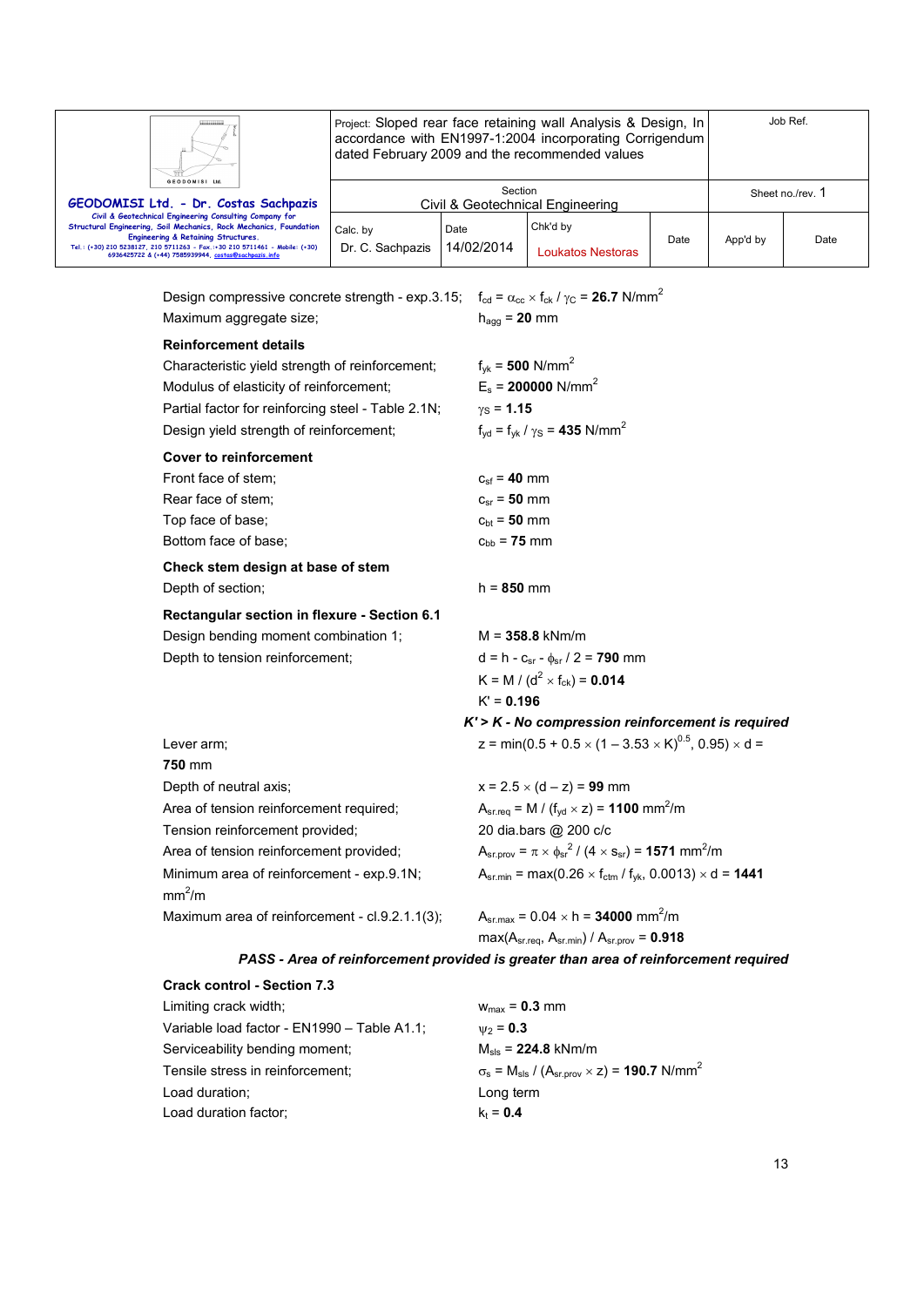|                                                                                                                                                                                                                                                                                                             |                                             |                    | Project: Sloped rear face retaining wall Analysis & Design, In<br>accordance with EN1997-1:2004 incorporating Corrigendum<br>dated February 2009 and the recommended values |      |          | Job Ref.         |
|-------------------------------------------------------------------------------------------------------------------------------------------------------------------------------------------------------------------------------------------------------------------------------------------------------------|---------------------------------------------|--------------------|-----------------------------------------------------------------------------------------------------------------------------------------------------------------------------|------|----------|------------------|
| GEODOMISI Ltd.<br>GEODOMISI Ltd. - Dr. Costas Sachpazis                                                                                                                                                                                                                                                     | Section<br>Civil & Geotechnical Engineering |                    |                                                                                                                                                                             |      |          | Sheet no./rev. 1 |
| Civil & Geotechnical Engineering Consulting Company for<br>Structural Engineering, Soil Mechanics, Rock Mechanics, Foundation<br>Engineering & Retaining Structures.<br>Tel.: (+30) 210 5238127, 210 5711263 - Fax.:+30 210 5711461 - Mobile: (+30)<br>6936425722 & (+44) 7585939944, costas@sachpazis.info | Calc. by<br>Dr. C. Sachpazis                | Date<br>14/02/2014 | Chk'd by<br>Loukatos Nestoras                                                                                                                                               | Date | App'd by | Date             |

 $mm<sup>2</sup>/m$ Mean value of concrete tensile stream Reinforcement ratio: Modular ratio; Bond property coefficient; Strain distribution coefficient;

Maximum crack spacing - exp.7 Maximum crack width - exp.7.8;

Effective area of concrete in tension;  $A_{c,eff} = min(2.5 \times (h - d), (h - x) / 3, h / 2) = 150000$ 

| strength;        | $f_{\text{ct.eff}} = f_{\text{ctm}} = 3.5 \text{ N/mm}^2$                                                     |
|------------------|---------------------------------------------------------------------------------------------------------------|
|                  | $\rho_{\text{p,eff}} = A_{\text{sr,prov}} / A_{\text{c,eff}} = 0.010$                                         |
|                  | $\alpha_e = E_s / E_{cm} = 5.679$                                                                             |
|                  | $k_1 = 0.8$                                                                                                   |
|                  | $k_2 = 0.5$                                                                                                   |
|                  | $k_3 = 3.4$                                                                                                   |
|                  | $k_4 = 0.425$                                                                                                 |
| $^{\prime}$ .11: | $S_{r, max} = k_3 \times C_{sr} + k_1 \times k_2 \times k_4 \times \phi_{sr}$ / $\rho_{p, eff} = 495$ mm      |
|                  | $w_k = s_{r, max} \times max(\sigma_s - k_t \times (f_{ct, eff} / \rho_{p, eff}) \times (1 + \alpha_e \times$ |
|                  | $\rho_{p.eff}$ ), 0.6 $\times \sigma_s$ ) / E <sub>s</sub>                                                    |
|                  | $W_k = 0.283$ mm                                                                                              |
|                  | $W_k$ / $W_{max}$ = 0.943                                                                                     |
|                  |                                                                                                               |

#### *PASS - Maximum crack width is less than limiting crack width*

| Rectangular section in shear - Section 6.2 |                                                                                                                                           |
|--------------------------------------------|-------------------------------------------------------------------------------------------------------------------------------------------|
| Design shear force;                        | $V = 161.4$ kN/m                                                                                                                          |
|                                            | $C_{\text{Rd} c} = 0.18 / \gamma_c = 0.120$                                                                                               |
|                                            | $k = min(1 + \sqrt{200 \text{ mm}/ d})$ , 2) = 1.503                                                                                      |
| Longitudinal reinforcement ratio:          | $p_1 = min(A_{s}, p_{\text{row}} / d, 0.02) = 0.002$                                                                                      |
|                                            | $v_{min}$ = 0.035 N <sup>1/2</sup> /mm $\times$ k <sup>3/2</sup> $\times$ f <sub>ck</sub> <sup>0.5</sup> = <b>0.408</b> N/mm <sup>2</sup> |
| Design shear resistance - exp.6.2a & 6.2b; | $V_{\text{Rd.c}} = \max(C_{\text{Rd.c}} \times k \times (100 \text{ N}^2/\text{mm}^4 \times \rho_1 \times f_{\text{ck}})^{1/3},$          |
| $v_{min}$ ) × d                            |                                                                                                                                           |
|                                            | $V_{\text{Rd.c}}$ = 322.3 kN/m                                                                                                            |
|                                            | $V/V_{Rd,c} = 0.501$                                                                                                                      |

*PASS - Design shear resistance exceeds design shear force*  **Horizontal reinforcement parallel to face of stem - Section 9.6**  Minimum area of reinforcement – cl.9.6.3(1);  $A_{\text{sx,req}} = \text{max}(0.25 \times A_{\text{sr,prov}}, 0.001 \times (t_{\text{stem}} + t_{\text{sr}})) =$ **850** mm<sup>2</sup>/m Maximum spacing of reinforcement  $-$  cl.9.6.3(2);  $s_{sx,max} = 400$  mm Transverse reinforcement provided; 16 dia.bars @ 200 c/c Area of transverse reinforcement provided;  $^{2}$  / (4  $\times$  s<sub>sx</sub>) = **1005** mm<sup>2</sup>/m *PASS - Area of reinforcement provided is greater than area of reinforcement required*  **Check base design at toe**  Depth of section; h = 550 mm

| <b>Rectangular section in flexure - Section 6.1</b> |                                                    |
|-----------------------------------------------------|----------------------------------------------------|
| Design bending moment combination 1:                | $M = 237.7$ kNm/m                                  |
| Depth to tension reinforcement;                     | $d = h - c_{hh} - \phi_{hh} / 2 = 463$ mm          |
|                                                     | K = M / ( $d^2$ × f <sub>ck</sub> ) = <b>0.028</b> |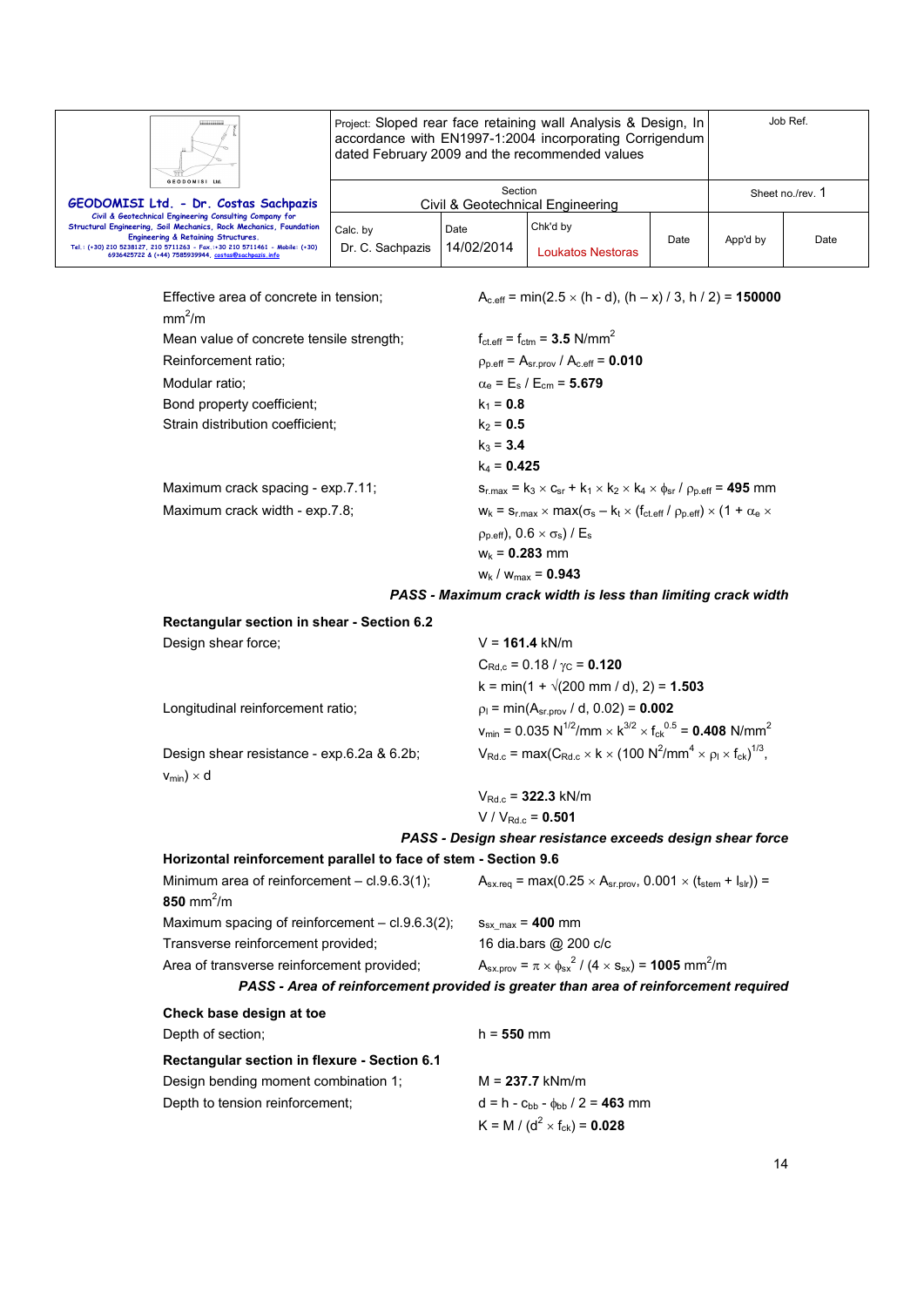

Project: Sloped rear face retaining wall Analysis & Design, In accordance with EN1997-1:2004 incorporating Corrigendum dated February 2009 and the recommended values

| GEODOMISI Ltd.<br>GEODOMISI Ltd. - Dr. Costas Sachpazis                                                                                                                                                                                                                                                     |                              | Section            | Civil & Geotechnical Engineering |      |          | Sheet no./rev. 1 |
|-------------------------------------------------------------------------------------------------------------------------------------------------------------------------------------------------------------------------------------------------------------------------------------------------------------|------------------------------|--------------------|----------------------------------|------|----------|------------------|
| Civil & Geotechnical Engineering Consulting Company for<br>Structural Engineering, Soil Mechanics, Rock Mechanics, Foundation<br>Engineering & Retaining Structures.<br>Tel.: (+30) 210 5238127, 210 5711263 - Fax.:+30 210 5711461 - Mobile: (+30)<br>6936425722 & (+44) 7585939944, costas@sachpazis.info | Calc. by<br>Dr. C. Sachpazis | Date<br>14/02/2014 | Chk'd by<br>Loukatos Nestoras    | Date | App'd by | Date             |

|  |  |  | 0.196 |  |
|--|--|--|-------|--|
|--|--|--|-------|--|

|                                                                 | $K'$ > $K$ - No compression reinforcement is required                                                                |
|-----------------------------------------------------------------|----------------------------------------------------------------------------------------------------------------------|
| Lever arm;                                                      | z = min(0.5 + 0.5 $\times$ (1 – 3.53 $\times$ K) <sup>0.5</sup> , 0.95) $\times$ d =                                 |
| 439 mm                                                          |                                                                                                                      |
| Depth of neutral axis:                                          | $x = 2.5 \times (d - z) = 58$ mm                                                                                     |
| Area of tension reinforcement required;                         | $A_{\text{bb}.\text{req}} = M / (f_{\text{yd}} \times z) = 1244 \text{ mm}^2/\text{m}$                               |
| Tension reinforcement provided;                                 | 25 dia.bars @ 200 c/c                                                                                                |
| Area of tension reinforcement provided;                         | $A_{\text{bb}.\text{prov}} = \pi \times_{\text{bb}^\circ}^2 / (4 \times s_{\text{bb}}) = 2454 \text{ mm}^2/\text{m}$ |
| Minimum area of reinforcement - exp.9.1N;<br>mm <sup>2</sup> /m | $A_{bb,min}$ = max(0.26 $\times$ f <sub>ctm</sub> / f <sub>vk</sub> , 0.0013) $\times$ d = <b>844</b>                |
| Maximum area of reinforcement - $cl.9.2.1.1(3)$ ;               | $A_{\text{bb,max}} = 0.04 \times h = 22000 \text{ mm}^2/m$                                                           |
|                                                                 | $max(A_{bb\cdot reg}, A_{bb\cdot min}) / A_{bb\cdot prov} = 0.507$                                                   |

#### *PASS - Area of reinforcement provided is greater than area of reinforcement required*

| <b>Crack control - Section 7.3</b>          |                                                                                                            |
|---------------------------------------------|------------------------------------------------------------------------------------------------------------|
| Limiting crack width;                       | $w_{max} = 0.3$ mm                                                                                         |
| Variable load factor - EN1990 - Table A1.1: | $W_2 = 0.3$                                                                                                |
| Serviceability bending moment;              | $M_{\rm sls} = 134.1 \text{ kNm/m}$                                                                        |
| Tensile stress in reinforcement:            | $\sigma_s$ = M <sub>sls</sub> / (A <sub>bb.prov</sub> $\times$ z) = <b>124.4</b> N/mm <sup>2</sup>         |
| Load duration:                              | Long term                                                                                                  |
| Load duration factor;                       | $k_t = 0.4$                                                                                                |
| Effective area of concrete in tension;      | $A_{c,eff}$ = min(2.5 $\times$ (h - d), (h – x) / 3, h / 2) = <b>164063</b>                                |
| mm <sup>2</sup> /m                          |                                                                                                            |
| Mean value of concrete tensile strength;    | $f_{\text{ct.eff}} = f_{\text{ctm}} = 3.5 \text{ N/mm}^2$                                                  |
| Reinforcement ratio;                        | $p_{p,eff} = A_{bb,prov} / A_{c,eff} = 0.015$                                                              |
| Modular ratio;                              | $\alpha_e = E_s / E_{cm} = 5.679$                                                                          |
| Bond property coefficient;                  | $k_1 = 0.8$                                                                                                |
| Strain distribution coefficient;            | $k_2 = 0.5$                                                                                                |
|                                             | $k_3 = 3.4$                                                                                                |
|                                             | $k_4$ = 0.425                                                                                              |
| Maximum crack spacing - exp.7.11;           | $S_{r,max}$ = $k_3 \times c_{bb}$ + $k_1 \times k_2 \times k_4 \times \phi_{bb}$ / $\rho_{p,eff}$ = 539 mm |
| Maximum crack width - exp.7.8;              | $w_k = s_{r,max} \times max(\sigma_s - k_t \times (f_{ct.eff} / \rho_{p.eff}) \times (1 + \alpha_e \times$ |
|                                             | $p_{p.eff}$ , 0.6 $\times$ $\sigma_s$ ) / E <sub>s</sub>                                                   |
|                                             | $W_k = 0.201$ mm                                                                                           |
|                                             | $W_k$ / $W_{max}$ = 0.67                                                                                   |

#### *PASS - Maximum crack width is less than limiting crack width*

**Rectangular section in shear - Section 6.2** 

Design shear force; V = **203.3** kN/m

 $C_{\text{Rd},c} = 0.18 / \gamma_C = 0.120$  $k = min(1 + \sqrt{200 \text{ mm}/ d})$ , 2) = **1.658**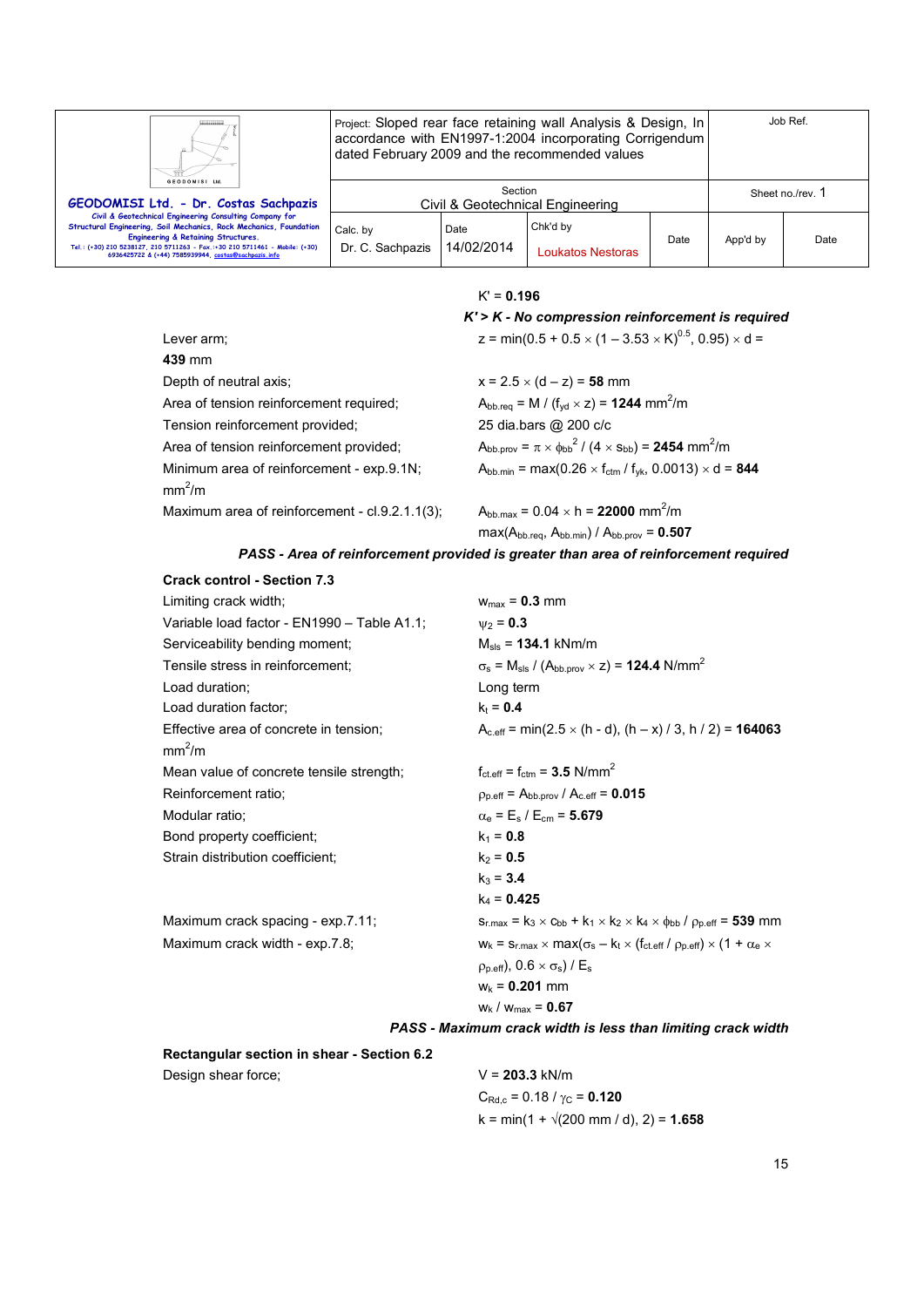|                                                                                                                                                                            | Project: Sloped rear face retaining wall Analysis & Design, In<br>accordance with EN1997-1:2004 incorporating Corrigendum<br>dated February 2009 and the recommended values | Job Ref.                                    |                                                                                                                                           |                                                            |                  |      |  |  |
|----------------------------------------------------------------------------------------------------------------------------------------------------------------------------|-----------------------------------------------------------------------------------------------------------------------------------------------------------------------------|---------------------------------------------|-------------------------------------------------------------------------------------------------------------------------------------------|------------------------------------------------------------|------------------|------|--|--|
| GEODOMISI Ltd<br>GEODOMISI Ltd. - Dr. Costas Sachpazis                                                                                                                     |                                                                                                                                                                             | Section<br>Civil & Geotechnical Engineering |                                                                                                                                           |                                                            | Sheet no./rev. 1 |      |  |  |
| Civil & Geotechnical Engineering Consulting Company for<br>Structural Engineering, Soil Mechanics, Rock Mechanics, Foundation                                              | Calc. by                                                                                                                                                                    | Date                                        | Chk'd by                                                                                                                                  |                                                            |                  |      |  |  |
| Engineering & Retaining Structures.<br>Tel.: (+30) 210 5238127, 210 5711263 - Fax.:+30 210 5711461 - Mobile: (+30)<br>6936425722 & (+44) 7585939944, costas@sachpazis.info | Dr. C. Sachpazis                                                                                                                                                            | 14/02/2014                                  | <b>Loukatos Nestoras</b>                                                                                                                  | Date                                                       | App'd by         | Date |  |  |
| Longitudinal reinforcement ratio;<br>$p_1 = min(A_{bb.0\text{row}} / d, 0.02) = 0.005$                                                                                     |                                                                                                                                                                             |                                             |                                                                                                                                           |                                                            |                  |      |  |  |
|                                                                                                                                                                            |                                                                                                                                                                             |                                             | $v_{min}$ = 0.035 N <sup>1/2</sup> /mm $\times$ k <sup>3/2</sup> $\times$ f <sub>ck</sub> <sup>0.5</sup> = <b>0.472</b> N/mm <sup>2</sup> |                                                            |                  |      |  |  |
| Design shear resistance - exp.6.2a & 6.2b;                                                                                                                                 |                                                                                                                                                                             |                                             | $V_{\text{Rd.c}} = \max(C_{\text{Rd.c}} \times k \times (100 \text{ N}^2/\text{mm}^4 \times \rho_1 \times f_{\text{ck}})^{1/3},$          |                                                            |                  |      |  |  |
| $v_{min}$ ) × d                                                                                                                                                            |                                                                                                                                                                             |                                             |                                                                                                                                           |                                                            |                  |      |  |  |
|                                                                                                                                                                            |                                                                                                                                                                             |                                             | $V_{Rd.c}$ = 254.7 kN/m                                                                                                                   |                                                            |                  |      |  |  |
|                                                                                                                                                                            |                                                                                                                                                                             |                                             | $V / V_{Rd,c} = 0.798$                                                                                                                    |                                                            |                  |      |  |  |
|                                                                                                                                                                            |                                                                                                                                                                             |                                             | PASS - Design shear resistance exceeds design shear force                                                                                 |                                                            |                  |      |  |  |
| Check base design at heel                                                                                                                                                  |                                                                                                                                                                             |                                             |                                                                                                                                           |                                                            |                  |      |  |  |
| Depth of section;                                                                                                                                                          |                                                                                                                                                                             | $h = 550$ mm                                |                                                                                                                                           |                                                            |                  |      |  |  |
| Rectangular section in flexure - Section 6.1                                                                                                                               |                                                                                                                                                                             |                                             |                                                                                                                                           |                                                            |                  |      |  |  |
| Design bending moment combination 2;                                                                                                                                       |                                                                                                                                                                             |                                             | $M = 175.9$ kNm/m                                                                                                                         |                                                            |                  |      |  |  |
| Depth to tension reinforcement;                                                                                                                                            |                                                                                                                                                                             |                                             | $d = h - c_{bt} - \phi_{bt} / 2 = 492$ mm                                                                                                 |                                                            |                  |      |  |  |
|                                                                                                                                                                            |                                                                                                                                                                             |                                             | K = M / ( $d^2$ × f <sub>ck</sub> ) = 0.018                                                                                               |                                                            |                  |      |  |  |
|                                                                                                                                                                            |                                                                                                                                                                             | $K' = 0.196$                                |                                                                                                                                           |                                                            |                  |      |  |  |
|                                                                                                                                                                            |                                                                                                                                                                             |                                             | $K > K$ - No compression reinforcement is required                                                                                        |                                                            |                  |      |  |  |
| Lever arm;<br>467 mm                                                                                                                                                       |                                                                                                                                                                             |                                             | z = min(0.5 + 0.5 $\times$ (1 – 3.53 $\times$ K) <sup>0.5</sup> , 0.95) $\times$ d =                                                      |                                                            |                  |      |  |  |
| Depth of neutral axis;                                                                                                                                                     |                                                                                                                                                                             |                                             | $x = 2.5 \times (d - z) = 62$ mm                                                                                                          |                                                            |                  |      |  |  |
| Area of tension reinforcement required;                                                                                                                                    |                                                                                                                                                                             |                                             | $A_{\text{btreq}} = M / (f_{\text{yd}} \times z) = 866$ mm <sup>2</sup> /m                                                                |                                                            |                  |      |  |  |
| Tension reinforcement provided;                                                                                                                                            |                                                                                                                                                                             |                                             | 16 dia.bars @ 200 c/c                                                                                                                     |                                                            |                  |      |  |  |
| Area of tension reinforcement provided;                                                                                                                                    |                                                                                                                                                                             |                                             | $A_{\text{bt.prov}} = \pi \times \phi_{\text{bt}}^2 / (4 \times s_{\text{bt}}) = 1005 \text{ mm}^2/\text{m}$                              |                                                            |                  |      |  |  |
| Minimum area of reinforcement - exp.9.1N;<br>mm <sup>2</sup> /m                                                                                                            |                                                                                                                                                                             |                                             | $A_{\text{bt.min}} = \max(0.26 \times f_{\text{ctm}} / f_{\text{yk}}, 0.0013) \times d = 898$                                             |                                                            |                  |      |  |  |
|                                                                                                                                                                            | Maximum area of reinforcement - cl.9.2.1.1(3);                                                                                                                              |                                             |                                                                                                                                           | $A_{\text{bt,max}} = 0.04 \times h = 22000 \text{ mm}^2/m$ |                  |      |  |  |
|                                                                                                                                                                            |                                                                                                                                                                             |                                             | $max(A_{bt.req}, A_{bt.min}) / A_{bt.prov} = 0.893$                                                                                       |                                                            |                  |      |  |  |
|                                                                                                                                                                            |                                                                                                                                                                             |                                             | PASS - Area of reinforcement provided is greater than area of reinforcement required                                                      |                                                            |                  |      |  |  |
| <b>Crack control - Section 7.3</b>                                                                                                                                         |                                                                                                                                                                             |                                             |                                                                                                                                           |                                                            |                  |      |  |  |
| Limiting crack width;                                                                                                                                                      |                                                                                                                                                                             | $w_{max}$ = 0.3 mm                          |                                                                                                                                           |                                                            |                  |      |  |  |

| Limiting Grach Wider,                       | V                                                                                                  |
|---------------------------------------------|----------------------------------------------------------------------------------------------------|
| Variable load factor - EN1990 - Table A1.1; | $W_2 = 0.3$                                                                                        |
| Serviceability bending moment;              | $M_{\rm{sls}} = 65.3 \text{ kNm/m}$                                                                |
| Tensile stress in reinforcement:            | $\sigma_s$ = M <sub>sls</sub> / (A <sub>bt.prov</sub> $\times$ z) = <b>139.1</b> N/mm <sup>2</sup> |
| Load duration:                              | Long term                                                                                          |
| Load duration factor:                       | $k_t = 0.4$                                                                                        |
| Effective area of concrete in tension;      | $A_{c,eff}$ = min(2.5 $\times$ (h - d), (h – x) / 3, h / 2) = <b>145000</b>                        |
| mm <sup>2</sup> /m                          |                                                                                                    |
| Mean value of concrete tensile strength;    | $f_{\text{ct.eff}} = f_{\text{ctm}} = 3.5 \text{ N/mm}^2$                                          |
| Reinforcement ratio;                        | $p_{p,eff} = A_{bt,prov} / A_{c,eff} = 0.007$                                                      |
| Modular ratio:                              | $\alpha_e = E_s / E_{cm} = 5.679$                                                                  |
| Bond property coefficient:                  | $k_1 = 0.8$                                                                                        |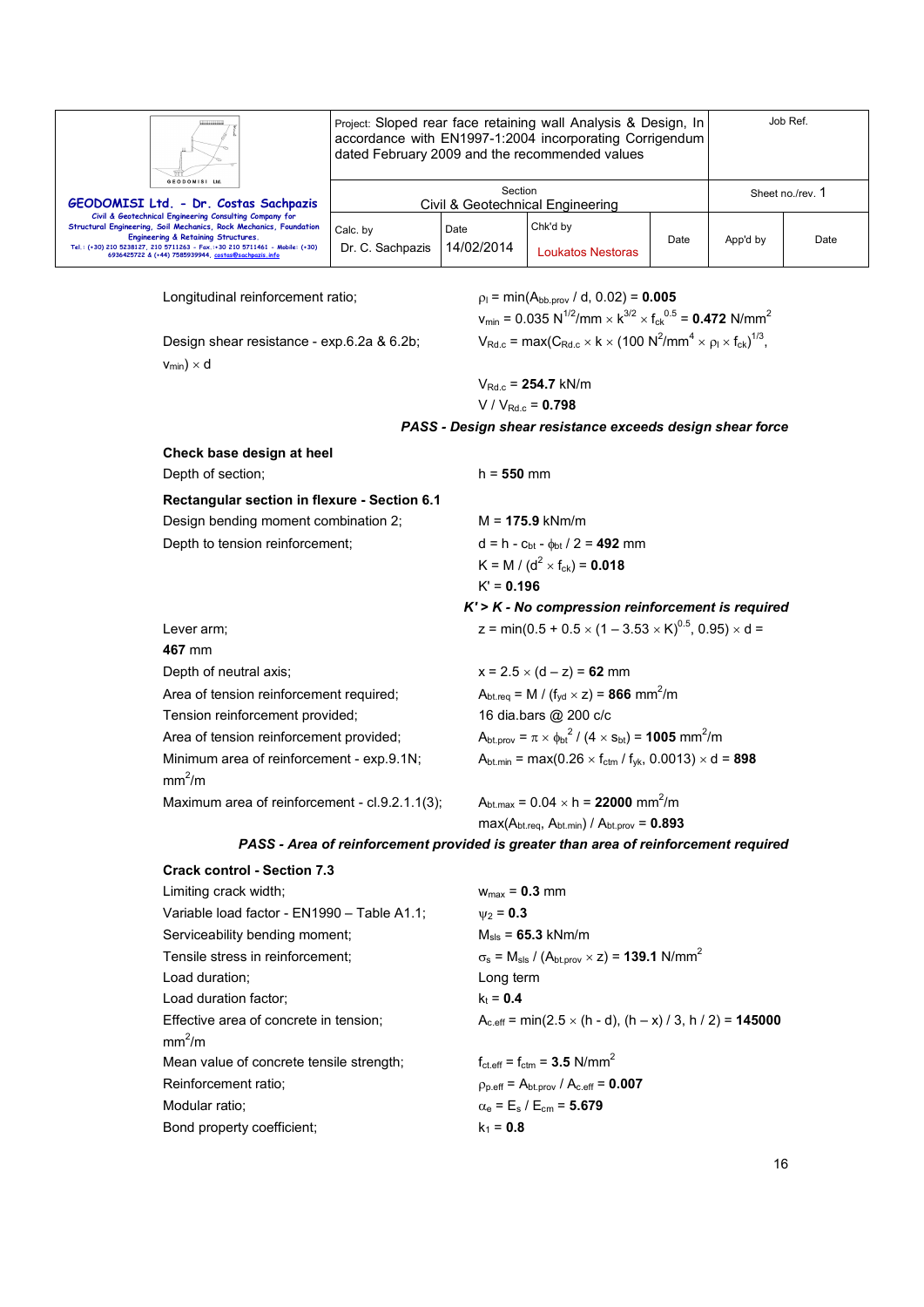|                                                                                                                                                                                                                                                  | Project: Sloped rear face retaining wall Analysis & Design, In<br>accordance with EN1997-1:2004 incorporating Corrigendum<br>dated February 2009 and the recommended values |                                             |                                                                                                                                                                                                    |                  | Job Ref. |      |  |  |
|--------------------------------------------------------------------------------------------------------------------------------------------------------------------------------------------------------------------------------------------------|-----------------------------------------------------------------------------------------------------------------------------------------------------------------------------|---------------------------------------------|----------------------------------------------------------------------------------------------------------------------------------------------------------------------------------------------------|------------------|----------|------|--|--|
| GEODOMISI Ltd.                                                                                                                                                                                                                                   | Section                                                                                                                                                                     |                                             |                                                                                                                                                                                                    | Sheet no./rev. 1 |          |      |  |  |
| GEODOMISI Ltd. - Dr. Costas Sachpazis<br>Civil & Geotechnical Engineering Consulting Company for                                                                                                                                                 | Civil & Geotechnical Engineering                                                                                                                                            |                                             |                                                                                                                                                                                                    |                  |          |      |  |  |
| Structural Engineering, Soil Mechanics, Rock Mechanics, Foundation<br>Engineering & Retaining Structures.<br>Tel.: (+30) 210 5238127, 210 5711263 - Fax.:+30 210 5711461 - Mobile: (+30)<br>6936425722 & (+44) 7585939944, costas@sachpazis.info | Calc. by<br>Dr. C. Sachpazis                                                                                                                                                | Date<br>14/02/2014                          | Chk'd by<br><b>Loukatos Nestoras</b>                                                                                                                                                               | Date             | App'd by | Date |  |  |
| Strain distribution coefficient;                                                                                                                                                                                                                 |                                                                                                                                                                             | $k_2 = 0.5$<br>$k_3 = 3.4$<br>$k_4 = 0.425$ |                                                                                                                                                                                                    |                  |          |      |  |  |
| Maximum crack spacing - exp.7.11;                                                                                                                                                                                                                |                                                                                                                                                                             |                                             | $S_{r, max} = k_3 \times c_{bt} + k_1 \times k_2 \times k_4 \times \phi_{bt}$ / $\rho_{p, eff} = 562$ mm                                                                                           |                  |          |      |  |  |
| Maximum crack width - exp.7.8;                                                                                                                                                                                                                   |                                                                                                                                                                             | $W_k = 0.235$ mm                            | $W_k = S_{r,max} \times max(\sigma_s - k_t \times (f_{ct.eff} / \rho_{p.eff}) \times (1 + \alpha_e \times$<br>$\rho_{p,eff}$ , 0.6 $\times \sigma_s$ ) / E <sub>s</sub><br>$w_k / w_{max} = 0.782$ |                  |          |      |  |  |
|                                                                                                                                                                                                                                                  |                                                                                                                                                                             |                                             | PASS - Maximum crack width is less than limiting crack width                                                                                                                                       |                  |          |      |  |  |
| Rectangular section in shear - Section 6.2                                                                                                                                                                                                       |                                                                                                                                                                             |                                             |                                                                                                                                                                                                    |                  |          |      |  |  |
| Design shear force;                                                                                                                                                                                                                              |                                                                                                                                                                             |                                             | $V = 137.5$ kN/m                                                                                                                                                                                   |                  |          |      |  |  |
|                                                                                                                                                                                                                                                  |                                                                                                                                                                             |                                             | $C_{\text{Rd.c}}$ = 0.18 / $\gamma_{\text{C}}$ = 0.120                                                                                                                                             |                  |          |      |  |  |
|                                                                                                                                                                                                                                                  |                                                                                                                                                                             |                                             | $k = min(1 + \sqrt{200 mm / d})$ , 2) = 1.638                                                                                                                                                      |                  |          |      |  |  |
| Longitudinal reinforcement ratio;                                                                                                                                                                                                                |                                                                                                                                                                             |                                             | $p_1 = min(A_{bt,prov} / d, 0.02) = 0.002$                                                                                                                                                         |                  |          |      |  |  |
|                                                                                                                                                                                                                                                  |                                                                                                                                                                             |                                             | $v_{\text{min}} = 0.035 \text{ N}^{1/2}/\text{mm} \times \text{K}^{3/2} \times \text{f}_{\text{ck}}^{0.5} = 0.464 \text{ N/mm}^2$                                                                  |                  |          |      |  |  |
| Design shear resistance - exp.6.2a & 6.2b;<br>$v_{min}$ ) × d                                                                                                                                                                                    |                                                                                                                                                                             |                                             | $V_{\text{Rd.c}} = \max(C_{\text{Rd.c}} \times k \times (100 \text{ N}^2/\text{mm}^4 \times \rho_1 \times f_{\text{ck}})^{1/3},$                                                                   |                  |          |      |  |  |
|                                                                                                                                                                                                                                                  |                                                                                                                                                                             |                                             | $V_{\text{Rd} c}$ = 228.2 kN/m                                                                                                                                                                     |                  |          |      |  |  |
|                                                                                                                                                                                                                                                  |                                                                                                                                                                             |                                             | $V/V_{Rd.c} = 0.603$                                                                                                                                                                               |                  |          |      |  |  |
|                                                                                                                                                                                                                                                  |                                                                                                                                                                             |                                             | PASS - Design shear resistance exceeds design shear force                                                                                                                                          |                  |          |      |  |  |
| Check key design                                                                                                                                                                                                                                 |                                                                                                                                                                             |                                             |                                                                                                                                                                                                    |                  |          |      |  |  |
| Depth of section;                                                                                                                                                                                                                                |                                                                                                                                                                             | $h = 450$ mm                                |                                                                                                                                                                                                    |                  |          |      |  |  |
| Rectangular section in flexure - Section 6.1                                                                                                                                                                                                     |                                                                                                                                                                             |                                             |                                                                                                                                                                                                    |                  |          |      |  |  |
| Design bending moment combination 1;                                                                                                                                                                                                             |                                                                                                                                                                             |                                             | $M = 53.4$ kNm/m                                                                                                                                                                                   |                  |          |      |  |  |
| Depth to tension reinforcement;                                                                                                                                                                                                                  |                                                                                                                                                                             |                                             | $d = h - c_{bb} - \phi_k / 2 = 367$ mm                                                                                                                                                             |                  |          |      |  |  |
|                                                                                                                                                                                                                                                  |                                                                                                                                                                             |                                             | K = M / ( $d^2$ × f <sub>ck</sub> ) = <b>0.010</b>                                                                                                                                                 |                  |          |      |  |  |
|                                                                                                                                                                                                                                                  |                                                                                                                                                                             | $K' = 0.196$                                |                                                                                                                                                                                                    |                  |          |      |  |  |
|                                                                                                                                                                                                                                                  |                                                                                                                                                                             |                                             | $K$ '> $K$ - No compression reinforcement is required                                                                                                                                              |                  |          |      |  |  |
| Lever arm;<br>349 mm                                                                                                                                                                                                                             |                                                                                                                                                                             |                                             | z = min(0.5 + 0.5 $\times$ (1 – 3.53 $\times$ K) <sup>0.5</sup> , 0.95) $\times$ d =                                                                                                               |                  |          |      |  |  |
| Depth of neutral axis;                                                                                                                                                                                                                           |                                                                                                                                                                             |                                             | $x = 2.5 \times (d - z) = 46$ mm                                                                                                                                                                   |                  |          |      |  |  |
| Area of tension reinforcement required;                                                                                                                                                                                                          |                                                                                                                                                                             |                                             | $A_{k,req} = M / (f_{yd} \times z) = 353$ mm <sup>2</sup> /m                                                                                                                                       |                  |          |      |  |  |
| Tension reinforcement provided;                                                                                                                                                                                                                  |                                                                                                                                                                             |                                             | 16 dia.bars @ 200 c/c                                                                                                                                                                              |                  |          |      |  |  |
| Area of tension reinforcement provided;                                                                                                                                                                                                          |                                                                                                                                                                             |                                             | $A_{k.prov} = \pi \times \phi_k^2 / (4 \times s_k) = 1005$ mm <sup>2</sup> /m                                                                                                                      |                  |          |      |  |  |
| Minimum area of reinforcement - exp.9.1N;<br>mm <sup>2</sup> /m                                                                                                                                                                                  |                                                                                                                                                                             |                                             | $A_{k,min}$ = max(0.26 $\times$ f <sub>ctm</sub> / f <sub>yk</sub> , 0.0013) $\times$ d = <b>670</b>                                                                                               |                  |          |      |  |  |
| Maximum area of reinforcement - cl.9.2.1.1(3);                                                                                                                                                                                                   |                                                                                                                                                                             |                                             | $A_{k, max} = 0.04 \times h = 18000$ mm <sup>2</sup> /m<br>$max(A_{k.read}, A_{k.min}) / A_{k.prov} = 0.666$                                                                                       |                  |          |      |  |  |
|                                                                                                                                                                                                                                                  |                                                                                                                                                                             |                                             | PASS - Area of reinforcement provided is greater than area of reinforcement required                                                                                                               |                  |          |      |  |  |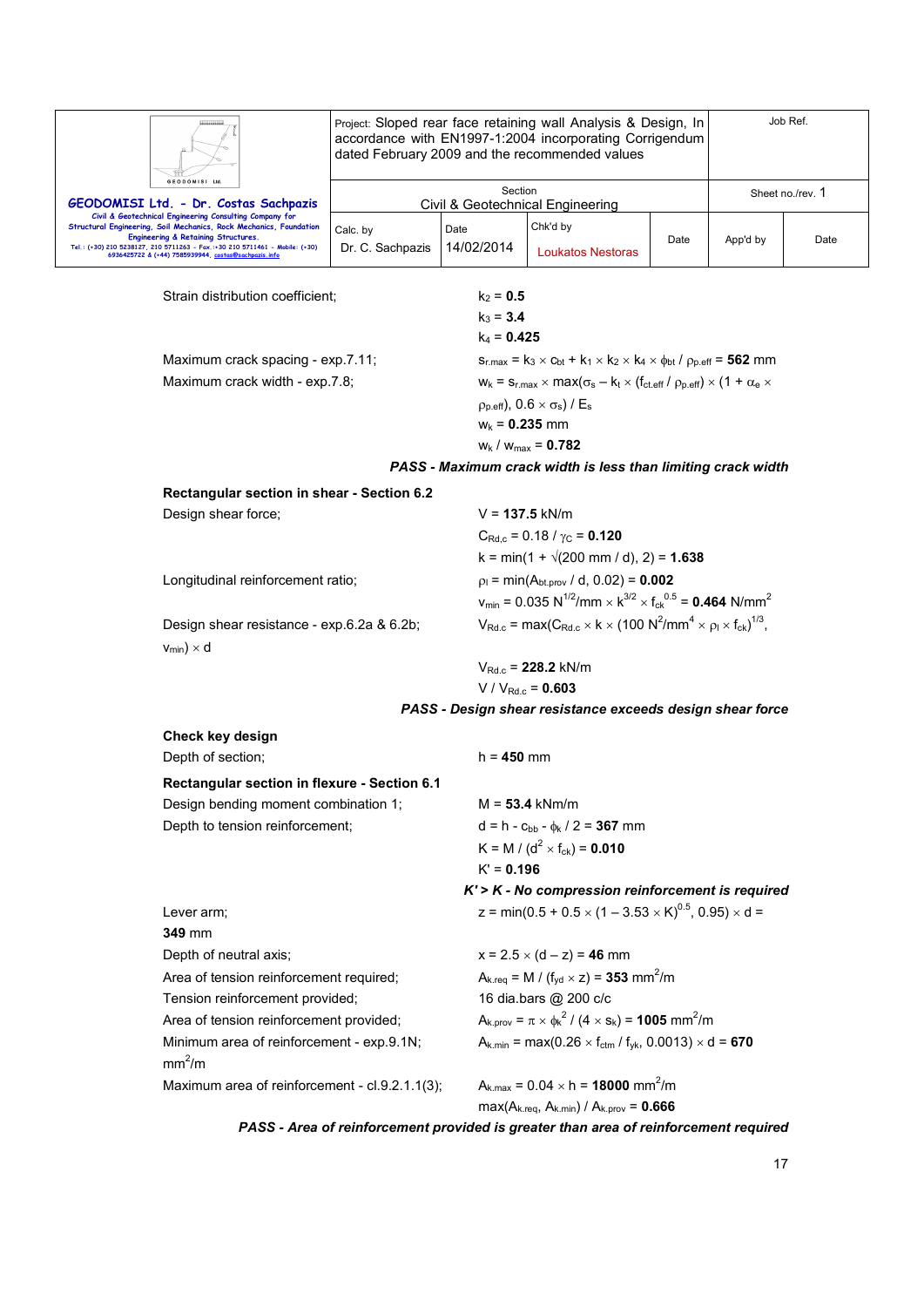|                                                                                                                                                                                                                                                                                                                        | Project: Sloped rear face retaining wall Analysis & Design, In<br>accordance with EN1997-1:2004 incorporating Corrigendum<br>dated February 2009 and the recommended values |                    |                               |                  | Job Ref. |      |
|------------------------------------------------------------------------------------------------------------------------------------------------------------------------------------------------------------------------------------------------------------------------------------------------------------------------|-----------------------------------------------------------------------------------------------------------------------------------------------------------------------------|--------------------|-------------------------------|------------------|----------|------|
| GEODOMISI Ltd.<br>GEODOMISI Ltd. - Dr. Costas Sachpazis                                                                                                                                                                                                                                                                | Section<br>Civil & Geotechnical Engineering                                                                                                                                 |                    |                               | Sheet no./rev. 1 |          |      |
| Civil & Geotechnical Engineering Consulting Company for<br>Structural Engineering, Soil Mechanics, Rock Mechanics, Foundation<br><b>Engineering &amp; Retaining Structures.</b><br>Tel.: (+30) 210 5238127, 210 5711263 - Fax.:+30 210 5711461 - Mobile: (+30)<br>6936425722 & (+44) 7585939944, costas@sachpazis.info | Calc. by<br>Dr. C. Sachpazis                                                                                                                                                | Date<br>14/02/2014 | Chk'd by<br>Loukatos Nestoras | Date             | App'd by | Date |

# **Crack control - Section 7.3**

| Limiting crack width;                                        | $w_{\text{max}} = 0.3$ mm                                                                                  |
|--------------------------------------------------------------|------------------------------------------------------------------------------------------------------------|
| Variable load factor - EN1990 - Table A1.1;                  | $v_2 = 0.3$                                                                                                |
| Serviceability bending moment;                               | $M_{\rm{sls}} = 40$ kNm/m                                                                                  |
| Tensile stress in reinforcement;                             | $\sigma_s$ = M <sub>sls</sub> / (A <sub>k.prov</sub> × z) = <b>114.1</b> N/mm <sup>2</sup>                 |
| Load duration;                                               | Long term                                                                                                  |
| Load duration factor;                                        | $k_t = 0.4$                                                                                                |
| Effective area of concrete in tension;<br>mm <sup>2</sup> /m | $A_{c,eff}$ = min(2.5 $\times$ (h - d), (h – x) / 3, h / 2) = <b>134708</b>                                |
| Mean value of concrete tensile strength;                     | $f_{\text{ct.eff}} = f_{\text{ctm}} = 3.5 \text{ N/mm}^2$                                                  |
| Reinforcement ratio;                                         | $p_{p.eff} = A_{k.prov} / A_{c.eff} = 0.007$                                                               |
| Modular ratio:                                               | $\alpha_{\rm e}$ = E <sub>s</sub> / E <sub>cm</sub> = 5.679                                                |
| Bond property coefficient;                                   | $k_1 = 0.8$                                                                                                |
| Strain distribution coefficient;                             | $k_2 = 0.5$                                                                                                |
|                                                              | $k_3 = 3.4$                                                                                                |
|                                                              | $k_4$ = 0.425                                                                                              |
| Maximum crack spacing - exp.7.11;                            | $s_{r,max} = k_3 \times c_{bb} + k_1 \times k_2 \times k_4 \times \phi_k / \rho_{p,eff} = 619$ mm          |
| Maximum crack width - exp.7.8;                               | $W_k = S_{r,max} \times max(\sigma_s - k_t \times (f_{ct,eff} / \rho_{p,eff}) \times (1 + \alpha_e \times$ |
|                                                              | $(\rho_{p.eff})$ , 0.6 $\times$ $\sigma_s$ ) / E <sub>s</sub>                                              |
|                                                              | $W_k = 0.212$ mm                                                                                           |

 $w_k / w_{max} = 0.707$ 

*PASS - Maximum crack width is less than limiting crack width* 

| Rectangular section in shear - Section 6.2               |                                                                                                                                   |
|----------------------------------------------------------|-----------------------------------------------------------------------------------------------------------------------------------|
| Design shear force;                                      | $V = 95.8$ kN/m                                                                                                                   |
|                                                          | $C_{\text{Rd} c} = 0.18 / \gamma_C = 0.120$                                                                                       |
|                                                          | $k = min(1 + \sqrt{200 mm / d})$ , 2) = 1.738                                                                                     |
| Longitudinal reinforcement ratio:                        | $p_1 = min(A_{k, \text{prov}} / d, 0.02) = 0.003$                                                                                 |
|                                                          | $v_{\text{min}} = 0.035 \text{ N}^{1/2}/\text{mm} \times \text{K}^{3/2} \times \text{f}_{\text{ck}}^{0.5} = 0.507 \text{ N/mm}^2$ |
| Design shear resistance - exp.6.2a & 6.2b;               | $V_{\text{Rd.c}} = \max(C_{\text{Rd.c}} \times k \times (100 \text{ N}^2/\text{mm}^4 \times \rho_1 \times f_{\text{ck}})^{1/3},$  |
| $V_{min}$ ) × d                                          |                                                                                                                                   |
|                                                          | $V_{\text{Rd},c}$ = 186.2 kN/m                                                                                                    |
|                                                          | $V/V_{Rdc} = 0.514$                                                                                                               |
|                                                          | PASS - Design shear resistance exceeds design shear force                                                                         |
| Secondary transverse reinforcement to base - Section 9.3 |                                                                                                                                   |

| Minimum area of reinforcement $-$ cl.9.3.1.1(2);    | $A_{bx,req} = 0.2 \times A_{bb,prov} = 491$ mm <sup>2</sup> /m                      |
|-----------------------------------------------------|-------------------------------------------------------------------------------------|
| Maximum spacing of reinforcement $-$ cl.9.3.1.1(3); | $S_{\text{bx max}}$ = 450 mm                                                        |
| Transverse reinforcement provided;                  | 12 dia.bars @ 200 c/c                                                               |
| Area of transverse reinforcement provided;          | $A_{bx,prov} = \pi \times \phi_{bx}^2 / (4 \times s_{bx}) = 565$ mm <sup>2</sup> /m |
|                                                     |                                                                                     |

*PASS - Area of reinforcement provided is greater than area of reinforcement required*